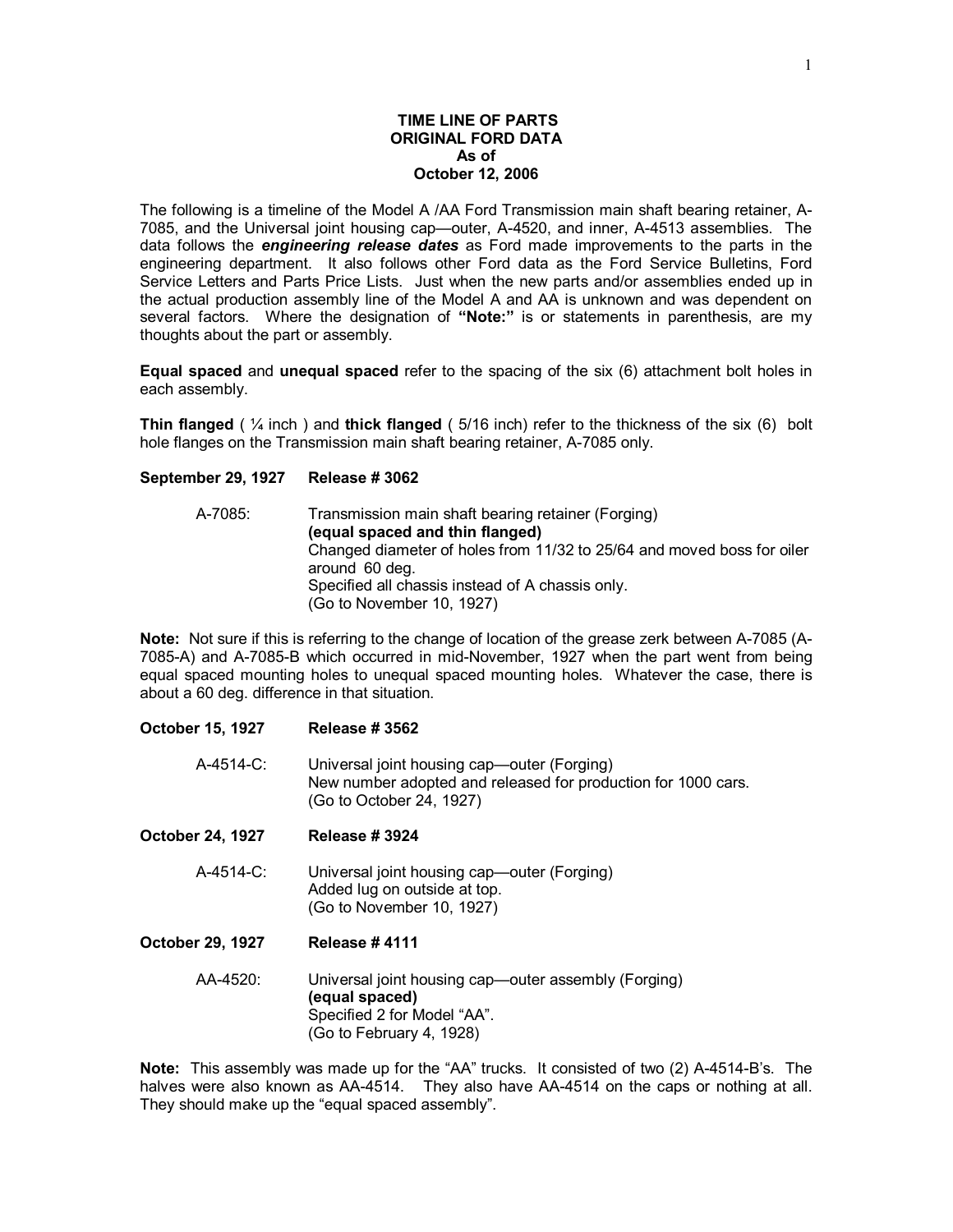AA-4514: Universal joint housing cap, outer (Forging) Changed symbol from A-4514-B (to AA-4514) Removed 2 specified for Model "A" and specified 2 for Model "AA". (Go to November 9, 1927)

**PICTURE OF CAPS Neil Wilson of the Ford Model AA Truck Club supplied these pictures.** 





## **November 9, 1927 Release # 4502**

AA-4514: Universal joint housing cap, outer (Forging) Removed B suffix from symbol to conform with records. (Go to February 6, 1928)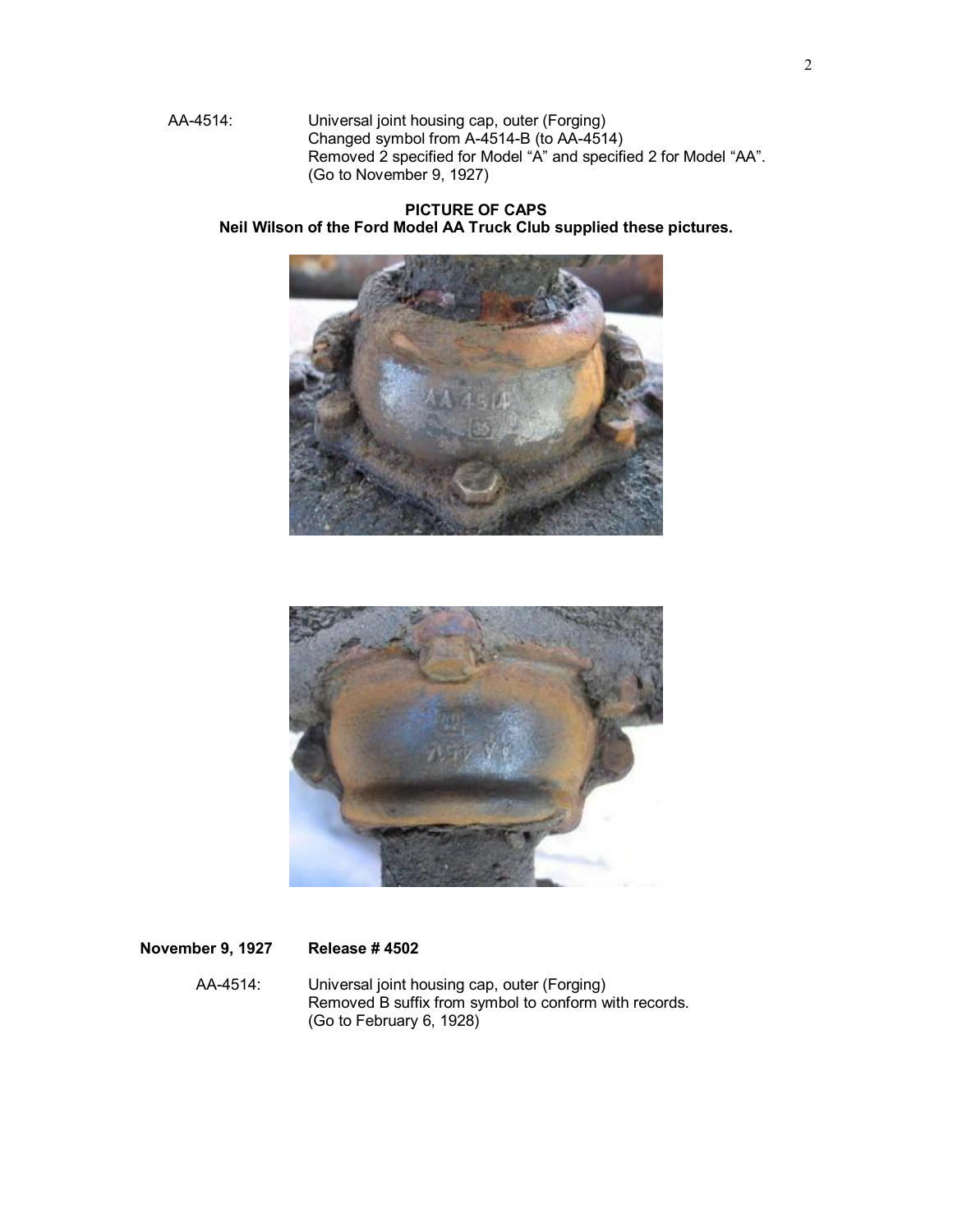## **November 10, 1927 Release # 4447**

| A-4513:   | Universal joint housing cap-inner<br>(equal spaced)<br>The suffix "A" was added to the symbol number (now A-4513-A).<br>Changed requirements from 1 req. A Chassis and 2 req. AA Chassis to<br>2 req. AA Chassis first 1000 cars and 1 req. AA Chassis after first 1000<br>cars.<br>(Go to March 29, 1928)                                                                   |
|-----------|------------------------------------------------------------------------------------------------------------------------------------------------------------------------------------------------------------------------------------------------------------------------------------------------------------------------------------------------------------------------------|
| A-4513-B: | Universal joint housing cap-inner<br>(unequal spaced)<br>New number, new design, adopted.<br>1 req. on all chassis after 1000.<br>(Go to December 19, 1927)                                                                                                                                                                                                                  |
| A-4514-C: | Universal joint housing cap-outer (Forging)<br>Changed symbol number from A-4514-C to A-4514 (now A-4514).<br>Changed name from Universal joint housing cap—outer by adding word<br>"lower".<br>Changed number required from 2 to 1.<br>Note added "2 req. All chassis on first 1000 cars".<br>Oil grove extended forward on spherical surface.<br>(Go to November 16, 1927) |

**Note:** Is this saying that some very early Universal joint housing caps—outer lower may not have the oil grove extended all the way on the extended arms?

| A-7085:   | Transmission main shaft bearing retainer (Forging)<br>(equal spaced and thin flanged)<br>Added suffix to symbol number (now A-7085-A).<br>Specified use on first 1000 cars only.<br>(Go to February 11, 1929)                                                                                                            |
|-----------|--------------------------------------------------------------------------------------------------------------------------------------------------------------------------------------------------------------------------------------------------------------------------------------------------------------------------|
| A-7085-B: | Transmission main shaft bearing retainer (Forging)<br>(unequal spaced and thin flanged)<br>New number, new design, adopted.<br>Differs from (A-7085-A) design only in position of bolt holes<br>(that is from being equal spaced to unequal spaced).<br>1 req. on all chassis after 1000 cars.<br>(Go to March 28, 1928) |

# **EQUAL VS. UNEQUAL SPACED ASSEMBLIES**

#### *The difference between equally and unequally spaced hole assemblies*

*There were two bolt hole configurations pertaining to the six (6) bolt holes which surrounded the circumference of the Universal Joint Housing Cap—inner (A-4513), and outer (A-4520), and the Transmission Main Shaft Bearing Retainer (A-7085) assemblies and related gaskets.* 

*The equally spaced holes, on assemblies #1, #4 and #5, were from the top hole around the assembly clockwise hole to hole, are 2-3/4 inches respectively.*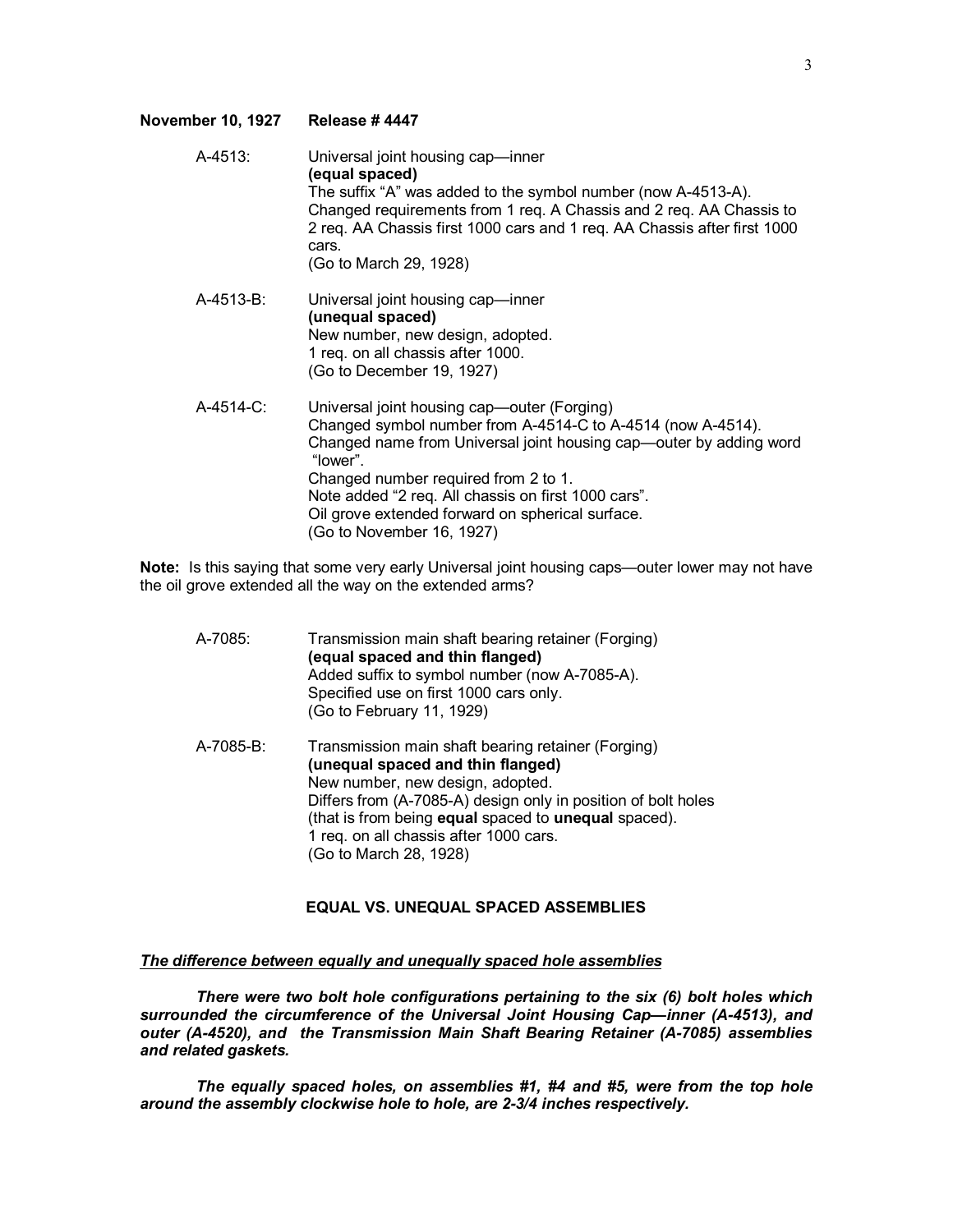*The unequally spaced holes, on assemblies #2 and # 3, were from the top hole around the assembly clockwise hole to hole, are 3 inches, 2-1/2 inches, 2-3/4 inches, 2-3/4 inches, 2-1/2 inches, and 3 inches respectively.* 

*With this in mind, only the top half of each assembly was affected as far as the equal or unequal hole spacing was concerned.* 

*The reason Ford did this is pointed out in the June, 1929, Ford Service Bulletin on page 350 which related that the change "eliminates the necessity of unequally spacing the bolt holes in both this part and its corresponding gaskets as the unequal spacing was used simply to insure that the housing cap being assembled with the extension lug toward the top".* 

#### **November 16, 1927 Release # 4834**

A-4514: Universal joint housing cap—outer lower (Forging) Diameter of spherical bearing for brake cross shaft changed 0.999/1.000 to 0.999/1.002. (Go to December 2, 1927)

#### **November 18, 1927 Release # 4931**

A-4520: Universal joint housing cap—outer assembly (Forging) **(unequal assy.)** New number, new drawing, adopted. 1 req. all chassis. (Go to December 22, 1927)

**Note:** If one were to look closely at the Parts Price List's up to October, 1, 1928, if you look closely at the picture of the A-4520, Universal joint housing cap—outer assembly, you can see the "T" type safety lug on the top half of the assembly. This would be Type 1, **variety 1** of the A-4520 assembly.

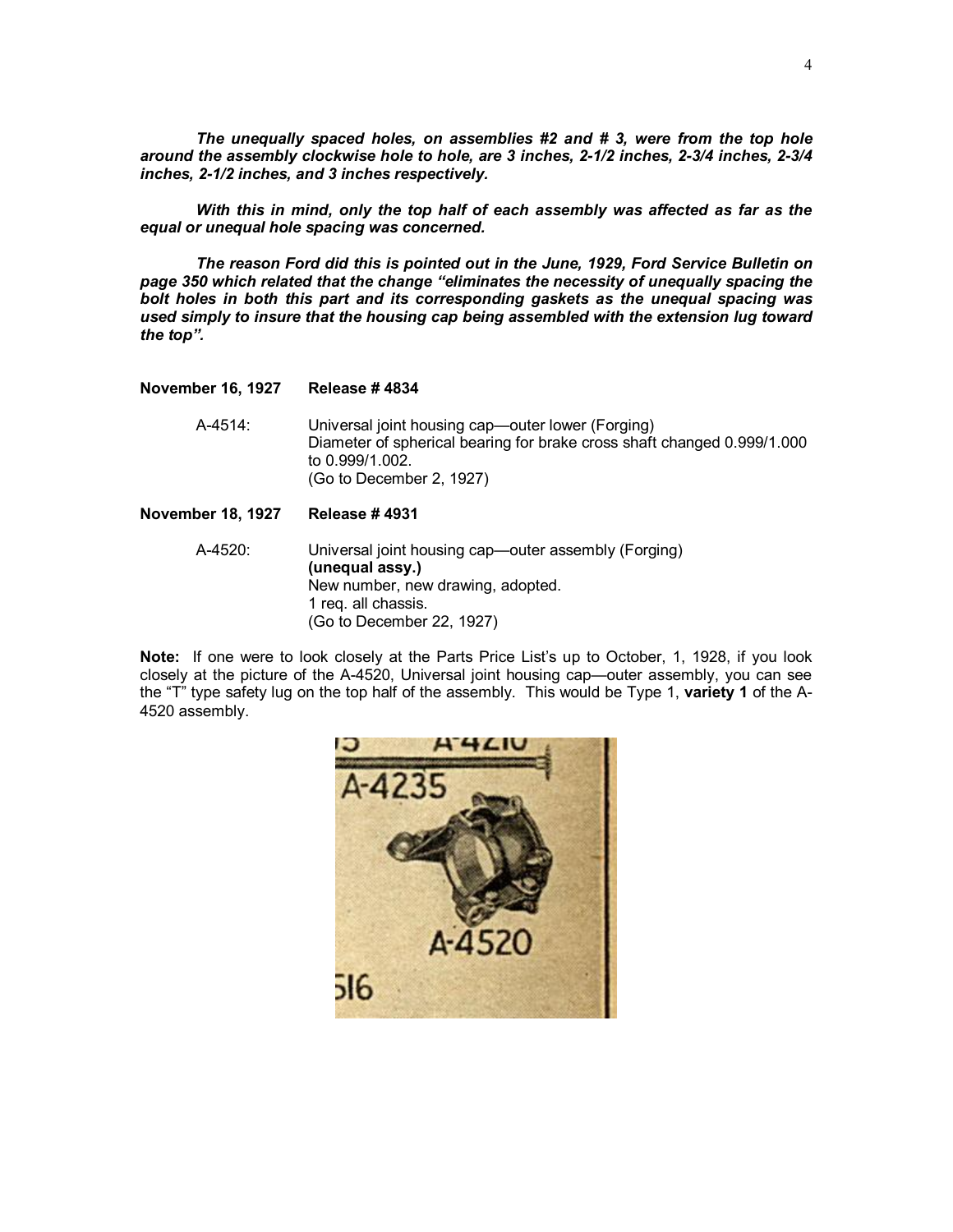#### **December 2, 1927 Release # 5440**

A-4518: Universal joint housing cap—outer upper (Forging) **(unequal assembly)**  New number, new part (Cap without lug assembled), adopted. 1 req. on all chassis after 3400 cars. (Go to December 30, 1927)

**Note:** All of the part releases for A-4518 were not included. However the part *should* coincide with A-4514 in its progression.

A-4514: Universal joint housing cap—outer lower (Forging) Changed design of oil grooves in upper face and specified same to be machined instead of forged. Specified use after 3400 cars instead of after 1000 cars. (Go to December 19, 1927)

**Note:** This release is reflective on the February 13, 1928, Release #7200. That is the "design of the oil grooves" went from  $\frac{1}{4}$  inch to 1/8 inch. All very early "lowers" viewed had  $\frac{1}{4}$  inch grooves. These were changed to 1/8 inch as seen on an example owned by Ron Rude.

A-4519: Universal joint housing lug (Forging) New number, new part, adopted. 1 req. all chassis after 3400 cars. (Go to December 30, 1927)

## **December 19, 1927 Release # 5926**

- A-4513-B: Universal joint housing cap—inner **(unequal spaced)**  Changed dimension from center of ball to rear face of flange from 0.341 to 0.343. Specified use after 3400 (cars) instead of 1000 cars. (Go to March 29, 1928) A-4514: Universal joint housing cap—outer lower (Forging)
	- Changed height of rib on arms from 1-1/16 to  $\frac{3}{4}$  inch. Changed thickness of arms and height of bolt bosses from 9/32 to ¼ inch. (Go to February 9, 1928)

## **THE "1000/3400 CAR" CONCEPT**

**Interesting thought on the "3400 car" concept. Ford changed the "1000 car" usage to "3400 car" usage during this time more than likely to use up parts. Engine number \*A3400\* was stamped on December 21, 1927. So up to this point, the "equal spacing" assemblies were in use as the Transmission main shaft bearing retainer, A-7085, had to be bolted to the transmission in order to hold the rear bearing in place when it was assembled onto the engine.** 

**So, why are there not more of these early, "equal spaced" assemblies around? Why do some of these early cars (start of production to mid-December, 1927) have the "later unequal spaced assemblies" on them where they should have the "equal spaced assemblies"? Were they changed out for some reason or did they actually go up to 3400 units? These are good questions which have been brought up by many early Model A**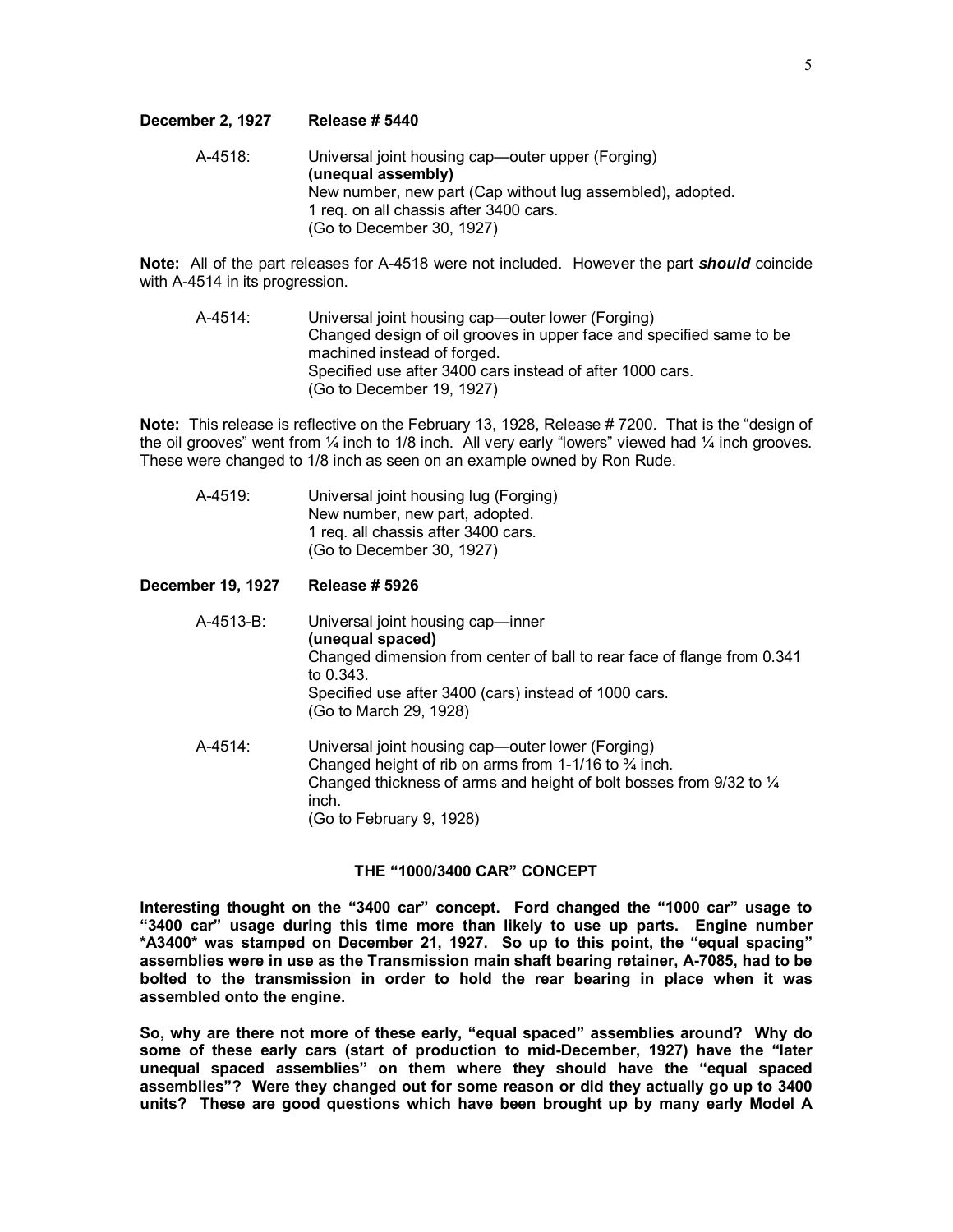**restorers today. Just where are these early assemblies? We are only dealing with about 3400 units. Could they have been replaced over the years? Who knows. Should we doubt the Ford Release information? I will leave that up to your own personal thoughts.**

### **December 22, 1927 Release # 6027**

A-4520: Universal joint housing cap outer assembly (Forging) **(unequal assy.)**  Changed number required on A-20915 Bolt, A-21741 Nut and A-22245 Lock Washer from 4 to 2. 1 req. all chassis. (Go to February 4, 1928) (Go to September 12, 1928)

## **December 30, 1927 Release # 6227**

- A-4518: Universal joint housing cap—outer upper (Forging) **(unequal assy.)**  Added 1/32 more finish on lower rear corner. Changed dimension governing height of rib on each arm from 15/16 to 13/16 inch. Changed vertical and horizontal dimensions locating welding line for A-4519 lug. 1 req. on all chassis after 3400 cars. (Go to January 20, 1928)
- A-4514: Universal joint housing cap—outer lower (Forging) New drawing showing forging size, adopted. 2 req. on all chassis first 3400 cars. 1 req. on all chassis after 3400 cars. (Go to February 9, 1928)
- A-4519: Universal joint housing cap lug (Forging) Changed vertical and horizontal dimensions governing relation of ¼ radius with welding line (for A-4518-Cap) from 19/32 and 31/64 to 13/32 and 27/64 respectively. Changed length of horizontal portion of lug from 21/32 to 17/32. 1 req. on all chassis after 3400 cars. (Go to February 9, 1928)

## **January 1, 1928 Parts Price List (Steve Plucker)**

| A-4513:  | Universal joint housing cap-inner                                          |
|----------|----------------------------------------------------------------------------|
| A-4515:  | Universal joint housing gasket-2 used                                      |
| A-4516:  | Universal joint housing cap felt-1 used                                    |
| A-4520:  | Universal joint housing cap-outer assembly                                 |
| A-7085:  | Transmission main shaft bearing retainer (thin $\frac{1}{4}$ inch flanges) |
| A-20915: | Universal joint housing cap bolt-4 used                                    |
|          | 3/8-24 S.A.E. x 1-1/16 hex head bolt                                       |
| A-21741: | Universal joint housing cap bolt nut-4 used                                |
|          | 3/8-24 S.A.E. (21/64 x 9/16) hex nut                                       |
| A-22245: | Universal joint housing cap bolt lock washer-4 used                        |
|          | 3/8 (.401-.411 3/32 x 21/32) lock washer                                   |
| A-20931: | Universal joint housing cap to transmission bolt-6 used                    |
|          | 3/8-24 S.A.E. x 1-5/32 hex head bolt (W/cotter hole)                       |
|          |                                                                            |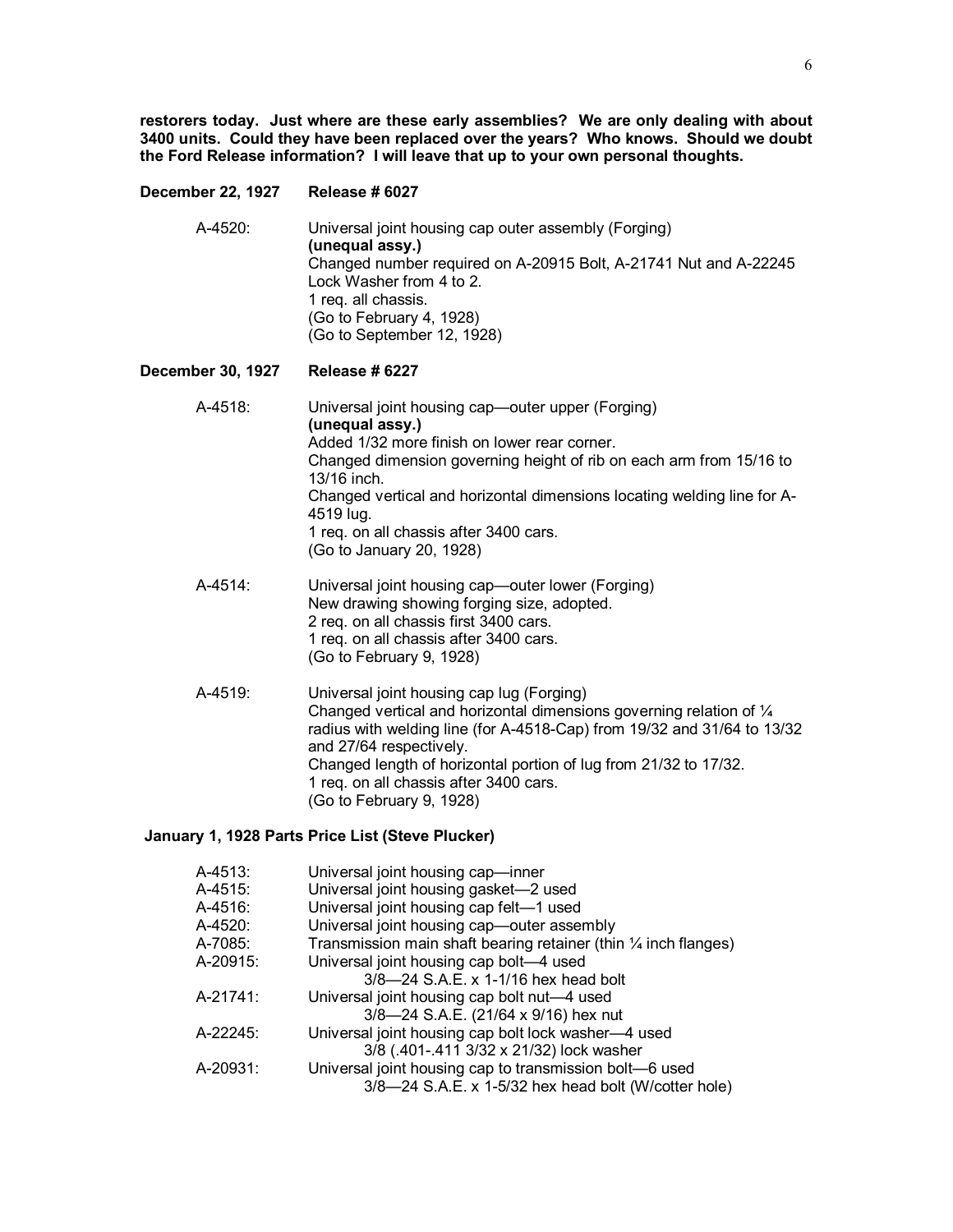| A-21745: | Universal joint housing cap to transmission bolt nut-6 used    |
|----------|----------------------------------------------------------------|
|          | 3/8-24 S.A.E. x (13/32 x 9/16) castle nut                      |
| A-23534: | Universal joint housing cap to transmission bolt cotter—6 used |
|          | $3/32 \times 5/8$ cotter                                       |

**Note:** No AA truck parts in this Parts Price List.

#### **January 20, 1928: Release # 6719**

A-4518: Universal joint housing cap—outer upper (Forging) **(unequal assy.)**  Added 7/32 dimension for thickness of metal around large ball seat. (Go to February 9, 1928)

### **February 4, 1928: Release # 6978**

AA-4520: Universal joint housing cap—outer assembly (Forging) **(equal assy.)** New number, adopted (now AA-4514). Consists of: AA-4514: 2 Rear universal joint housing caps—outer. A-20915: 2 Universal joint housing cap bolt. A-21741: 2 Universal joint housing cap nut. A-22245: 2 Universal joint housing cap lock washer. (Go to September 12, 1928)

**Note:** AA-4514 (AA-4520) consisted of two (2) A-4514-B's. No safety lug on this assembly.

### **February 6, 1928: Release # 7028**

- AA-4520: Universal joint housing cap—outer assembly (Forging) **(equal assy.)** Changed height of three bosses on front flange from 9/32 to 11/32 (Forging Size) Changed height of three bosses on front flange from  $\frac{1}{4}$  to 5/16 (Finish Size) **Note:** This was the AA-4514 part. (Go to September 12, 1928) AA-4514: Universal joint housing cap—outer (Forging)
	- Changed height of three bosses on front flange from 9/32 to 11/32 (Forging Size). Changed height of three bosses on front flange from ¼ to 5/16 (Finish Size). (Go to September 12, 1928)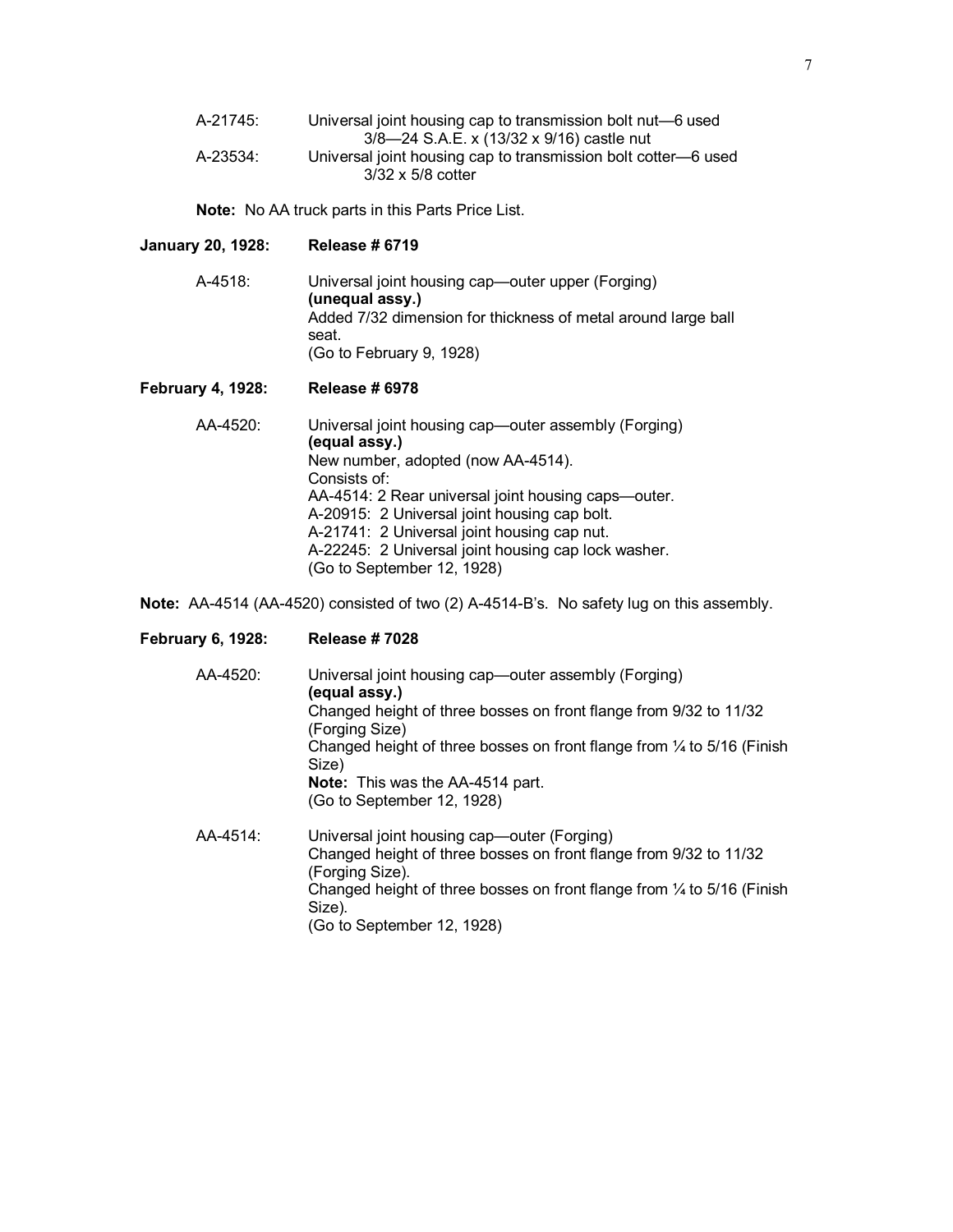## **FORGING SIZE VS. FINISH SIZE PARTS**

**Note: There were two release sheets for the same part. There was the "forging size" sheet and the "finish size" sheet. The "forging size" sheet was the information which was taken from the part** *after* **forging. The part was then finished and was referred to as its "finish size" which went on the car or truck. In this instance, the bolt bosses after forging the part were changed from 9/32 inch to 11/32 inch. BUT when the part was finished to its "finish size" the bolt bosses went from ¼ inch to 5/16 inch. That is the older part went from 9/32 inch "forging size" to ¼ inch "finish size". The newer part, the one described above, went from 11/32 inch "forging size" to 5/16 inch "finish size". Hope this is not confusing.**

## **February 9, 1928: Release # 7153**

- A-4518: Universal joint housing cap—outer upper (Forging) **(unequal assy.)** Removed undercut from outside of spherical bosses. (Go to July 24, 1928)
- A-4514: Universal joint housing cap—outer lower (Forging) Brought to date with change in forging size by removing undercut from outside of spherical bosses. Specified spherical surface on inside to be finished smooth instead of ground. (Go to February 13, 1928)
- A-4519: Universal joint housing cap lug (Forging) Increased height 1/8 inch, changing dimensions affected to correspond. (Go to March 15, 1929)

### **February 13, 1928: Release # 7200**

A-4514: Universal joint housing cap—outer lower (Forging) Changed oil grooves in arms from 1/8 wide and 1/8 deep to 3/16 wide and 3/32 deep. (See December 2, 1927, Release # 5440) (Go to July 24, 1928)

**Note:** In a statement in Release # 5440 for December 2, 1927, it indicated "Changed design of oil grooves in upper face and specified same to be machined instead of forged". This may have meant that the grooves went from  $\frac{1}{4}$  inch to 1/8 inch and then changed again as Release # 7200 tells us.

### **February 28, 1928: Ford Service Bulletin, page 222, Fig. 451**

Picture of "T" shaped extension lug on the Universal joint housing cap—outer (bottom half).

### **February 28, 1928: Ford Service Bulletin, page 223, Fig. 454**

Picture of Transmission main shaft bearing retainer and placement of grease zerk on Type 1 retainer.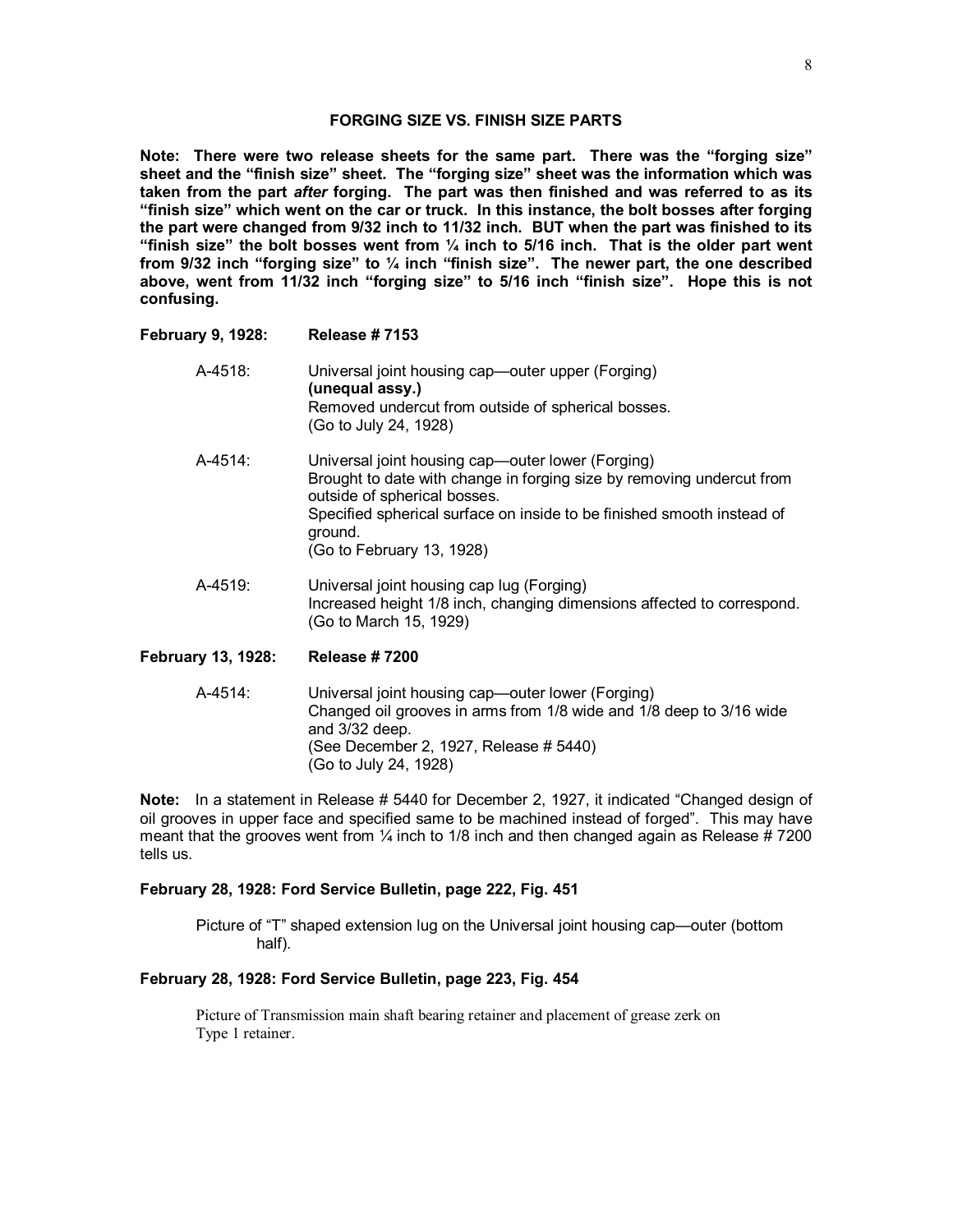#### **March 28, 1928: Release # 7970**

A-7085-B: Transmission main shaft bearing retainer (Forging) **(unequal spacing and thin flanged)**  Removed the word "Ford" for convenience in exporting. (Go to April 3, 28)

#### **March 28, 1928: Ford Service Bulletin, page 234, Fig. 475 and page 236, Fig. 484**

Picture of Transmission main shaft bearing retainer and placement of grease zerk on Type 1 retainer.

**Note:** For those of you who wish to see a very good Ford picture of Type 1, A-7085, Transmission main shaft bearing retainer **(equal spacing and thin flanged)**, get a copy of the 1978 issue of Model A News, Vol. 25, Issue 2, page 6. To bad they did not include the Universal joint housing cap—outer assembly!

#### **March 29, 1928: Release # 7993**

A-4513-A: Universal joint housing cap—inner **(equal spacing)** Changed symbol number from A-4513-AR to AA-4513 (no indication was made to add the suffix "R" to symbol number before this date) (now AA-4513). Removed finish from outside of ball and rear face of flange. Removed disc grind from front face of flange. Specified center hole to be 2-9/32 diameter and edge parallel with centerline instead of radial. (Go to May 22, 1928) A-4513-B: Universal joint housing cap—inner **(unequal spacing)**  Removed finish from outside of ball and rear face of flange. Removed disc grind from front face of flange. Specified center hole to be 2-9/32 diameter and edge parallel with centerline instead of radial. (Go to March 18, 1929)

**Note:** The diameter of the center hole of the Universal joint housing cap—inner, **equal and unequal spacing**, up to this time, was about 2-1/8 inches in diameter. With Release # 7993, it was changed to 2-9/32 inches diameter.

## **April 3, 1928: Release # 8070**

A-7085-B: Transmission main shaft bearing retainer (Forging) **(unequal spacing and thin flanged)**  Removed note "Equally spaced" from the 25/32 drill holes. (Go to April 27, 1928)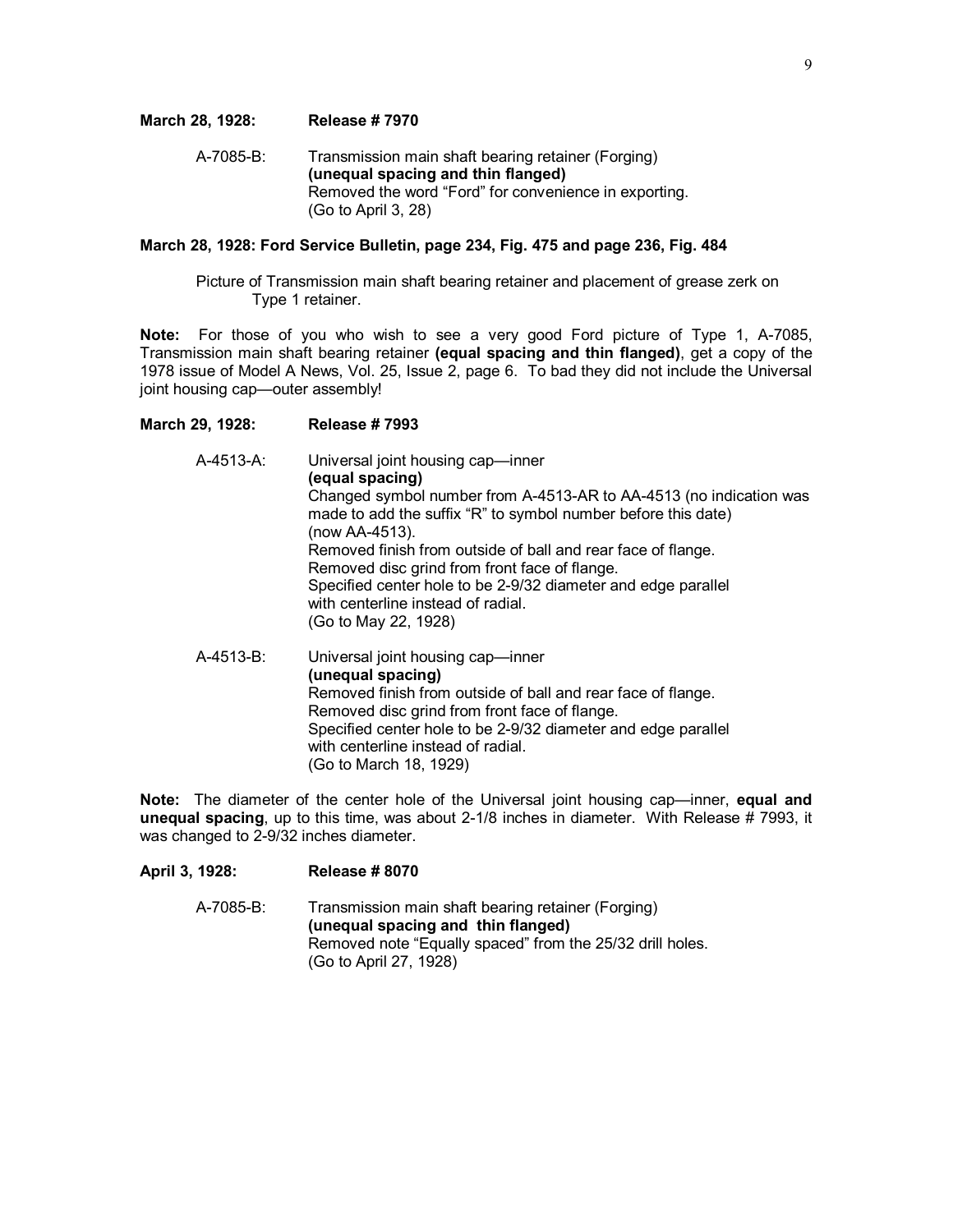# **April 15, 1928 Parts Price List (Marco Tahtaras) (Model A)**

| $A-4513-B$ : | Universal joint housing cap-inner                                          |
|--------------|----------------------------------------------------------------------------|
| $A-4515-B$ : | Universal joint housing gasket-2 used                                      |
| $A-4516$ :   | Universal joint housing cap felt-1 used                                    |
| A-4520:      | Universal joint housing cap-outer assembly                                 |
| A-7085-B:    | Transmission main shaft bearing retainer (thin $\frac{1}{4}$ inch flanges) |
| A-20915:     | Universal joint housing cap bolt-4 used                                    |
|              | 3/8-24 S.A.E. x 1-1/16 hex head bolt                                       |
| A-21741:     | Universal joint housing cap bolt nut-4 used                                |
|              | 3/8-24 S.A.E. (21/64 x 9/16) hex nut                                       |
| A-22245:     | Universal joint housing cap bolt lock washer-4 used                        |
|              | 3/8 (.401-.411 3/32 x 21/32) lock washer                                   |
| A-20931:     | Universal joint housing cap to transmission bolt-6 used                    |
|              | 3/8-24 S.A.E. x 1-5/32 hex head bolt (W/cotter hole)                       |
| A-21745:     | Universal joint housing cap to transmission bolt nut-6 used                |
|              | 3/8-24 S.A.E. x (13/32 x 9/16) castle nut                                  |
| A-23534:     | Universal joint housing cap to transmission bolt cotter-6 used             |
|              | $3/32 \times 5/8$ cotter                                                   |

# **April 15, 1928 Parts Price List (Marco Tahtaras) (Model AA)**

# REAR AXLE—WORM TYPE

| AA-4513: | Universal joint housing cap-inner-2 used                                |
|----------|-------------------------------------------------------------------------|
| A-4520:  | Universal joint housing cap—outer front assembly—1 used                 |
| AA-4520: | Universal joint housing cap—outer rear assembly—1 used                  |
| A-4515:  | Universal joint housing inner cap gasket-2 used                         |
| A-4516:  | Universal joint housing cap felt-4 used                                 |
| A-20905: | Universal joint housing cap bolt-6 used                                 |
|          | $3/8$ —24 U.S.S. x 1" hex head screw                                    |
| A-21741: | Universal joint housing cap bolt nut-6 used                             |
|          | 3/8-24 S.A.E. (21/64 x 9/16) hex nut                                    |
| A-22245: | Universal joint housing cap bolt lock washer-6 used                     |
|          | 3/8 (.401-.411 3/32 x 21/32) lock washer                                |
| A-20931: | Universal joint housing cap to transmission bolt—6 used                 |
|          | 3/8-24 S.A.E. x 1-5/32 hex head bolt (W/cotter hole)                    |
| A-21745: | Universal joint housing cap to transmission bolt nut-6 used             |
|          | 3/8-24 S.A.E. x (13/32 x 9/16) castle nut                               |
| A-23534: | Universal joint housing cap to transmission bolt cotter-6 used          |
|          | $3/32 \times 5/8$ cotter                                                |
| A-20907: | Universal joint housing cap coupling shaft rear support bolt-6 used     |
|          | 3/8-24 S.A.E. x 1-13/32 hex head bolt (hole in end)                     |
| A-21745: | Universal joint housing cap coupling shaft rear support bolt nut-6 used |
|          | 3/8-24 S.A.E. x (13/32 x 9/16) castle nut                               |
| A-23534: | Universal joint housing cap coup. shaft rear support bolt cotter-6 used |
|          | $3/32 \times 5/8$ cotter                                                |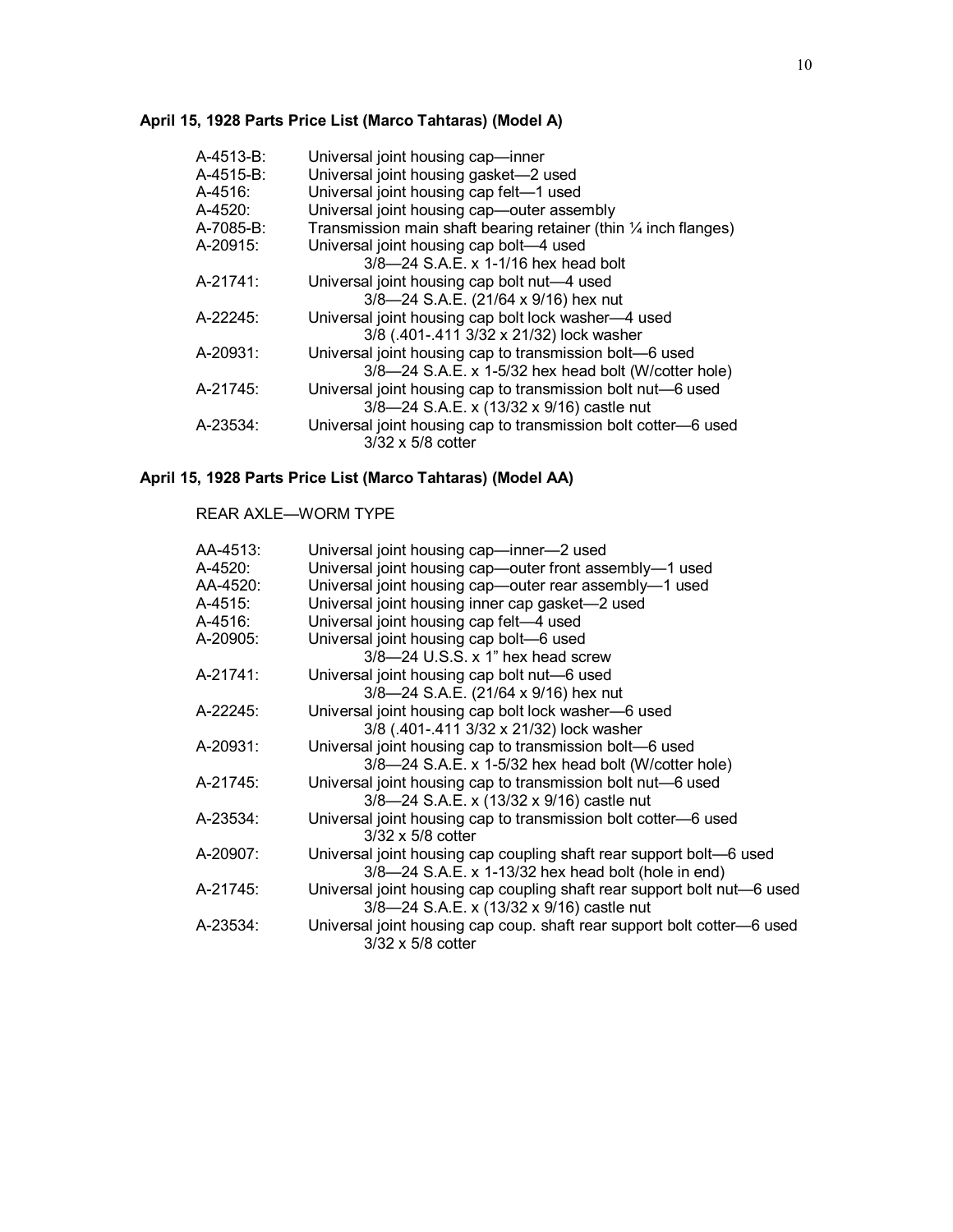| April 27, 1928: | <b>Release #8461</b>                                                                                                                                                                                                                                                                                                               |
|-----------------|------------------------------------------------------------------------------------------------------------------------------------------------------------------------------------------------------------------------------------------------------------------------------------------------------------------------------------|
| A-7085-B:       | Transmission main shaft bearing retainer (Forging)<br>(unequal spacing and thin flanged)<br>Reduced the radius at the top of six lugs to a depth of 7/64 from 3/8 to<br>5/16.<br>Changed shape of lugs to agree with change in forging and changed<br>counterbore from $7/8$ to $\frac{3}{4}$ diameter.<br>(Go to October 9, 1928) |
| May 22, 1928:   | Release #8826                                                                                                                                                                                                                                                                                                                      |
| AA-4513:        | Universal joint housing cap-inner (A-4513-AR)<br>(equal spacing)<br>Changed diameter of bolt holes from 25/64 to 0.390-0.395 and specified<br>concentricity of bolt holes.<br>(Go to March 18, 1929)                                                                                                                               |

#### **May 25, 1928 Indianapolis Ford Service Letters:**

A-7085: Transmission main shaft bearing retainer: During the handling and in transit of these parts, sometimes they become nicked and burred, which causes them to fit improperly when assembled to the transmission. Therefore, before installing such parts in any car in which it may be necessary, these burrs should be removed before the parts are assembled. Please pass this information on to your service organization.

| July 24, 1928: | <b>Release # 9657</b>                                                                                                                                                                                          |
|----------------|----------------------------------------------------------------------------------------------------------------------------------------------------------------------------------------------------------------|
| A-4518:        | Universal joint housing cap—outer upper (Forging)<br>(unequal assy.)<br>Changed thickness of bolt bosses used for bolting upper and lower<br>halves together from 5/16 to 11/32.<br>(Go to September 12, 1928) |

**Note:** The part releases for A-4518 stop here as the rest were missing but is thought to continue in progression as A-4514 does.

A-4514: Universal joint housing cap—outer lower (Forging) Changed thickness of bolt bosses used for bolting upper and lower halves together from 1/4 to 9/32 (Finish Size). (Go to September 12, 1928)

**Note:** There were two release sheets for the same part. There was the "forging size" sheet and the "finish size" sheet. The "forging size" sheet was the information which was taken from the part *after* forging. The part was then finished and was referred to as its "finish size" which went on the car or truck. In this instance, the bolt bosses after forging the part were changed from 5/16 inch to 11/32 inch. BUT when the part was finished to its "finish size" the bolt bosses went from  $\frac{1}{4}$  inch to 9/32 inch. That is the older part went from 5/16 inch "forging size" to  $\frac{1}{4}$  inch "finish size". The newer part, the one described above, went from 11/32 inch "forging size" to 9/32 inch "finish size". Hope this is not confusing.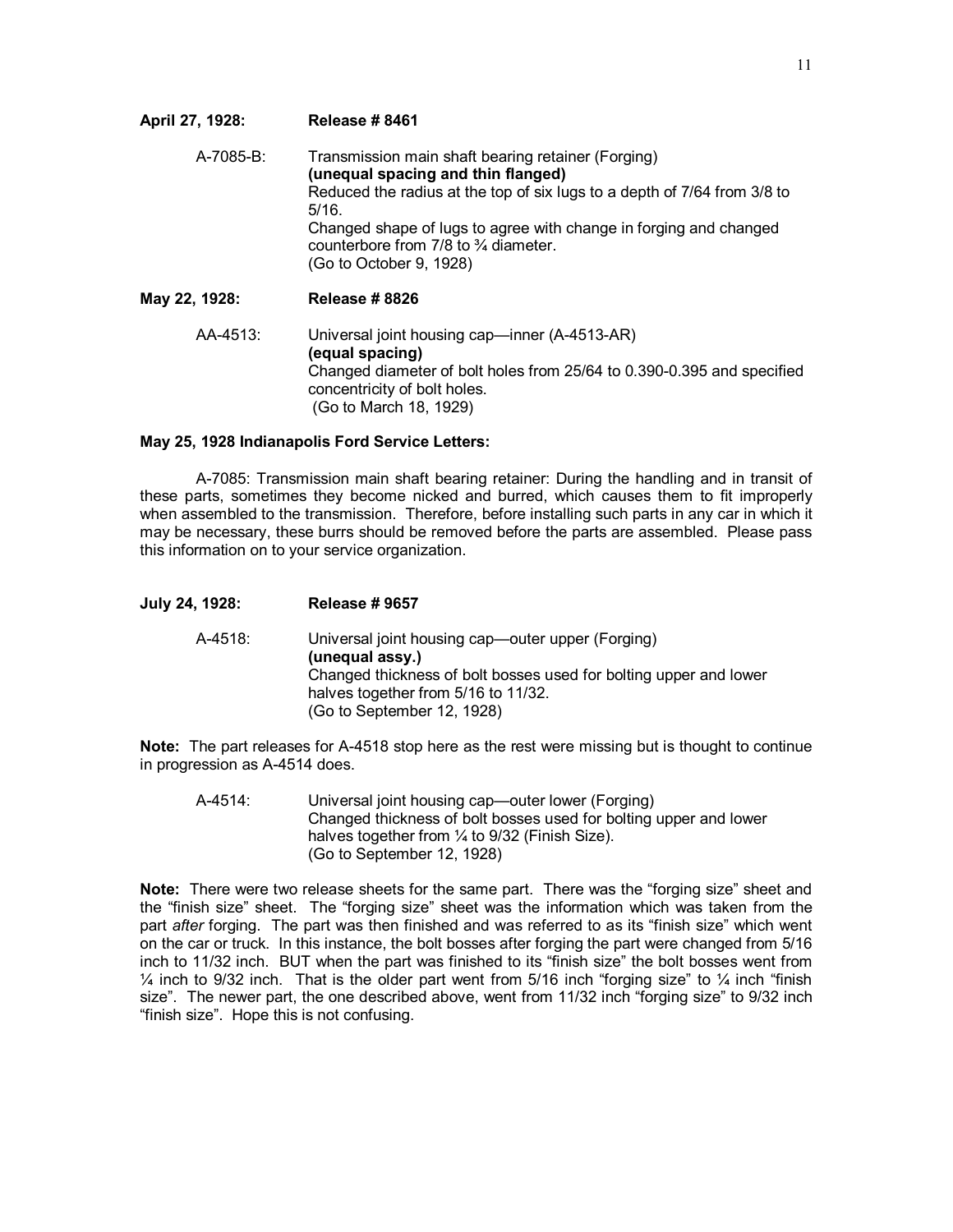## **August 31, 1928: Release # 10155**

A-2485-D: Service Brake Cross Shaft Assembly New number, adopted.

**Note:** This was the new style "single" service brake cross shaft assembly which replaced the "multiple" service brake cross shaft equalizer assembly, which also did away with the support arms on the universal joint housing cap—outer assembly.

## **September 10-12, 1928:Release # 10155 (Supplement #'s 1 and 2 for August 31, 1928)**

| A-4520-B: | Universal joint housing cap—outer assembly (Forging)<br>(unequal assy.)<br>New number, adopted (Supplement #1).<br>1 req. all chassis.<br>(Go to March 18, 1929)    |
|-----------|---------------------------------------------------------------------------------------------------------------------------------------------------------------------|
| A-4517-B: | Universal joint housing cap-outer upper (Forging)<br>(unknown spacing)<br>New number, adopted (Supplement #1).<br>1 reg. all chassis.<br>(Go to September 19, 1928) |

**Note: NOT** sure of the spacing on this part as I have **not** seen one. It may be that when added to the assembly that it makes the A-4520 assembly "**equal spacing**"??? to be used with the earlier **equal spaced** Transmission main shaft bearing retainer set up. Is there anyone who has this part? It would be A-4517-B or A-4517-B1 stamped on the part.

| A-4518-B: | Universal joint housing cap—outer upper (Forging)<br>(unequal assy.)<br>New number, adopted (Supplement #1).<br>(With safety lug and with unequally spaced bolt holes).<br>(Go to September 19, 1928)                                                                                                                                                                                                |
|-----------|------------------------------------------------------------------------------------------------------------------------------------------------------------------------------------------------------------------------------------------------------------------------------------------------------------------------------------------------------------------------------------------------------|
| A-4518:   | Universal joint housing cap—outer upper (Forging)<br>(unequal assy.)<br>Added "AR" to symbol number indicating use for repairs (now A-4518-<br>AR) (as with A-4514).<br>(Go to October 23, 1928)                                                                                                                                                                                                     |
| A-4514:   | Universal joint housing cap—outer lower (Forging)<br>Added "AR" to symbol number indicating use for repairs (Supplement #<br>2) (now A-4514-AR).<br>Added note, "Used with Service Brake Equalizer".<br>(Go to October 23, 1928)                                                                                                                                                                     |
| AA-4520:  | Universal joint housing cap-outer assembly (Forging)<br>(equal assy.)<br>Changed detail symbol number of Rear Universal joint housing cap-<br>outer from AA-4514 to A-4514-B (Supplement #2) (now A-4514-B).<br>AA-4514 became obsolete.<br>Superseded by A-4514-B, which is interchangeable for Model AA and<br>has been released on Supplement #1.<br>2 req. AA chassis.<br>(Go to March 25, 1929) |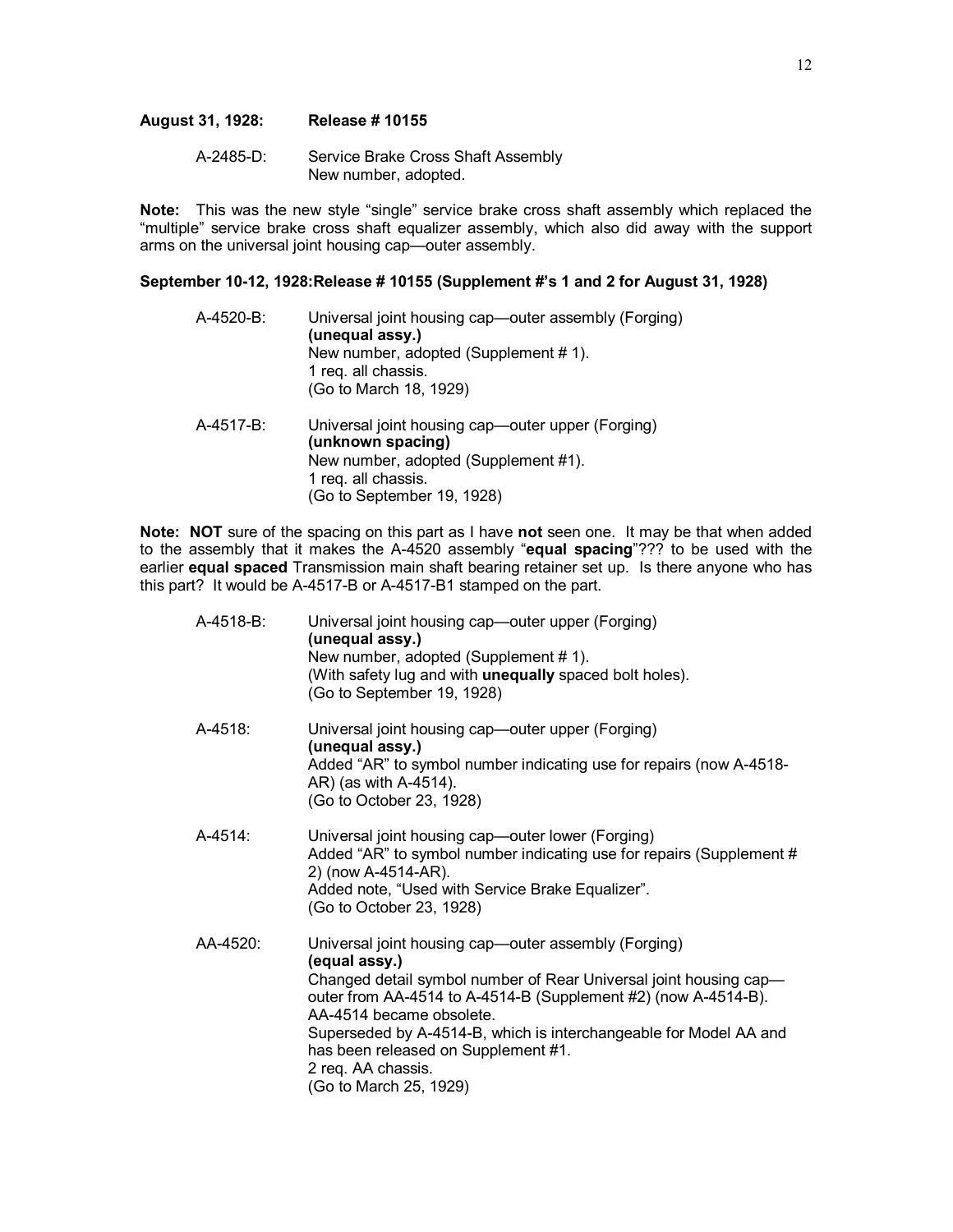| AA-4514:     | Universal joint housing cap—outer (Forging)<br>Obsolete.<br>Superseded by A-4514-B, which is interchangeable for models AA and<br>has been released on Supplement #1.                                                                                                         |
|--------------|-------------------------------------------------------------------------------------------------------------------------------------------------------------------------------------------------------------------------------------------------------------------------------|
| $A-4514-B$ : | Universal joint housing cap—outer lower (Forging)<br>New number, adopted (Supplement #1).<br>1 req. all chassis. 2 req. AA chassis.<br>(Go to September 19, 1928)                                                                                                             |
| $A-4520$ :   | Universal joint housing cap—outer assembly (Forging)<br>(unequal assy.)<br>Added "AR" to symbol number indicating use for repairs (now A-4520-<br>AR).<br>Added note, "Used with Service Brake Equalizer" (Supplement #2).<br>1 reg. all chassis.<br>(Go to October 23, 1928) |

**NOTE:** "Supplement" data was usually added to the *original* release number at a later date. In this case, Supplement #'s 1 and 2 were added to Release # 10155 which corresponded to the release of the new "Service Brake Cross Shaft Assembly, A-2485-D" on August 31, 1928. With the release of this new cross shaft, it eliminated the Universal Joint Housing Cap—Outer Assembly with the arms for the old style service brake equalizer system.

## **September 19, 1928: Release # 10319**

| A-4518-B: | Universal joint housing cap—outer upper (Forging)<br>(unequal assy.)<br>Changed thickness of web between bolt boss and rear corner, making it<br>the same thickness as boss.<br>Specified that the edge between bolt boss and rear corner be straight<br>instead of curved.<br>(Go to March 15, 1929)                                                                                |
|-----------|--------------------------------------------------------------------------------------------------------------------------------------------------------------------------------------------------------------------------------------------------------------------------------------------------------------------------------------------------------------------------------------|
| A-4517-B: | Universal joint housing cap—outer upper (Forging)<br>(unknown assy.)<br>Changed suffix of symbol number from "B" to "B1" (now A-4517-B1) and<br>added note indicating forging design.<br>Changed thickness of web between bolt boss and rear corner, making it<br>same thickness as boss.<br>Specified that edge between bolt boss and rear corner be straight<br>instead of curved. |

**Note: NOT** sure of the spacing on this part as I have **not** seen one. It may be that when added to the assembly that it makes the A-4520 assembly **"equal spacing"** to be used with the earlier **equal spaced** Transmission main shaft bearing retainer set up. Is there anyone who has this part? It would be A-4517-B or A-4517-B1 stamped on the part.

(Go to March 15, 1929)

A-4517-B2: Universal joint housing cap—outer upper (Malleable Iron Design) **(unequal assy.)**  New number, new alternate design to replace forging design, (A-4518- B), for full production, adopted. (Go to March 18, 1929)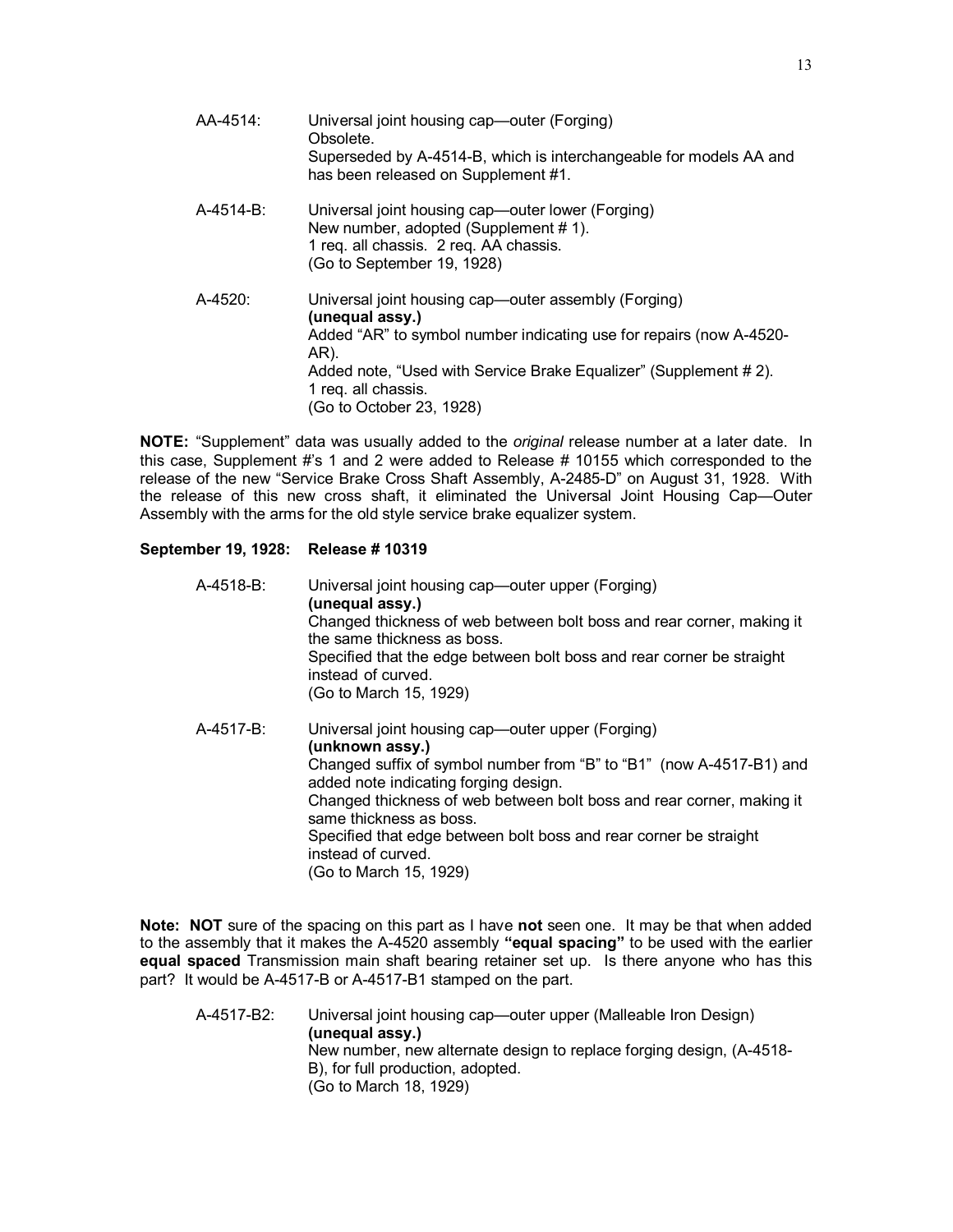- A-4514-B: Universal joint housing cap—outer lower (Forging) Changed suffix of symbol number from "B" to "B1" and added note indicating forging design (now A-4514-B1). Changed thickness of web between bolt boss and rear corner, making it the same thickness as boss. Specified that the edge between bolt boss and rear corner be straight instead of curved. 1 req. all chassis. 2 req. all AA chassis. (Go to March 15, 1929)
- A-4514-B2: Universal joint housing cap—outer lower (Malleable Iron Design) New number, new alternate design to replace forging design (A-4514- B1) for full production, adopted. 1 req. all chassis. 3 req. all AA chassis. (Go to March 18, 1929)

## **THE DIFFERENCE BETWEEN "FORGING DESIGN" AND "MALLEABLE IRON (CASTING) DESIGN" PARTS.**

**In 1930, Mr. Murray Fahnestock, who was known and respected for his writings about Ford technical data, wrote a book called "Know the Ford". One of the chapters in the book was titled "How Quality Steel Forms The Quality Car". Mr. Fahnestock indicated that there was over 40 different kinds of steel used in the construction of the Model A Ford. One of these was Drop Forgings and Castings.** 

**Forgings, he indicated, was a process which the red-hot metal (not melted) was worked so that the "grain" of the metal was compacted and refined to increase the strength of the part which made it very strong. In other words, the forgings "preserves and intensifies the original fibrous structure of the rolled bar, thus increasing the strength and toughness of the steel". Another advantage of forgings as compared to castings was that the forged parts were much more reliable and thus could be made lighter with the assurance of ample strength in the part itself. Another advantage of forgings over castings were that the forgings contained no "hidden blow-holes or seams which sometimes occur in castings, making castings far less reliable. The problem, however, was that forged parts were expensive to make as compared to the cheaper castings.** 

**Apparently Ford discovered that the parts in question, the Transmission main shaft bearing retainer, A-7085; the Universal joint housing cap—outer assembly which included the Universal joint housing cap—outer upper, A-4518 and A-4517, and the Universal joint housing cap—outer lower, A-4514, could be made cheaper since the parts in question did not need that extra "strength" to do the job they were required to do.** 

**So by converting the parts to a casting design, otherwise called the "Malleable Iron Design", new parts were made by castings. "Malleable" means that it is capable of being extended or shaped by hammering or by pressure from rollers. It also exhibits good ductility meaning it has the ability to flex without breaking.** 

**As Mr. Fahnestock related in his book, "Castings, which are formed by pouring molten metal into molds, have more weight than that of forged steel, lack its toughness, and may have flaws which cannot be detected on the surface. So their use should be limited to more or less bulky, compact parts". Thus the reason why Ford switched from forgings to castings on the above parts.**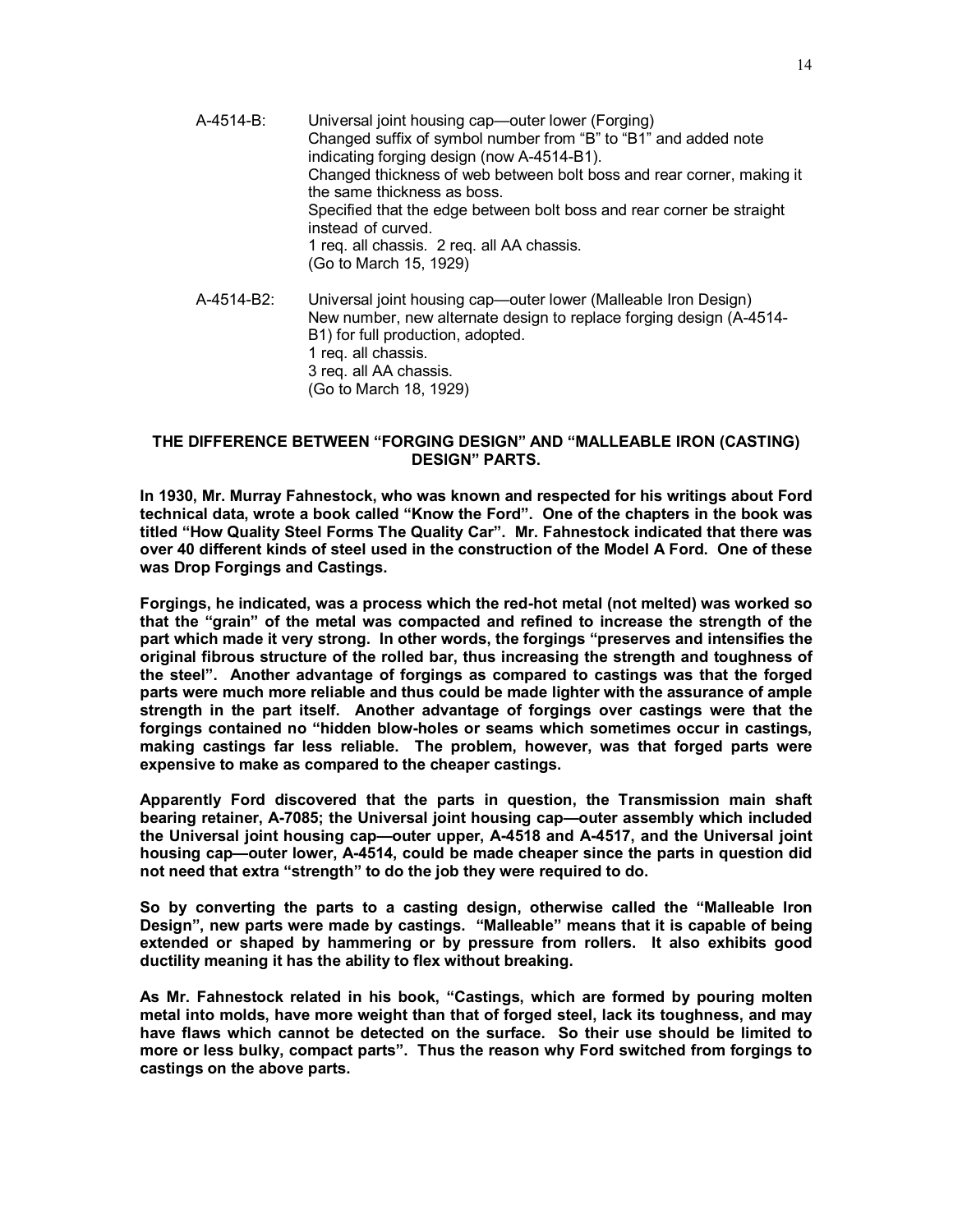# **October 1, 1928 Parts Price List (Steve Plucker) (Model A)**

| A-4513-B:  | Universal joint housing cap-inner                                          |
|------------|----------------------------------------------------------------------------|
| A-4515-B:  | Universal joint housing cap gasket-2 used                                  |
| $A-4516$ : | Universal joint housing cap felt-1 used                                    |
| A-4520:    | Universal joint housing cap-outer assembly                                 |
| A-7085-B:  | Transmission main shaft bearing retainer (thin $\frac{1}{4}$ inch flanges) |
| A-20915:   | Universal joint housing cap bolt-4 used                                    |
|            | 3/8-24 S.A.E. x 1-1/16 hex head bolt                                       |
| A-21741:   | Universal joint housing cap bolt nut-4 used                                |
|            | 3/8-24 S.A.E. (21/64 x 9/16) hex nut                                       |
| A-22245:   | Universal joint housing cap bolt lock washer-4 used                        |
|            | 3/8 (.401-.411 3/32 x 21/32) lock washer                                   |
| A-20931:   | Universal joint housing cap to transmission bolt-6 used                    |
|            | 3/8-24 S.A.E. x 1-5/32 hex head bolt (W/cotter hole)                       |
| A-21745:   | Universal joint housing cap to transmission bolt nut-6 used                |
|            | 3/8-24 S.A.E. x (13/32 x 9/16) castle nut                                  |
| A-23534:   | Universal joint housing cap to transmission bolt cotter-6 used             |
|            | 3/32 x 5/8 cotter                                                          |

# **October 1, 1928 Parts Price List (Steve Plucker) (Model AA)**

## REAR AXLE—WORM TYPE

| AA-4513:  | Universal joint housing cap-inner-2 used                                |
|-----------|-------------------------------------------------------------------------|
| A-4520:   | Universal joint housing cap-outer front assembly-1 used                 |
| AA-4520:  | Universal joint housing cap—outer rear assembly—1 used                  |
| A-4515-A: | Universal joint housing inner cap gasket-2 used                         |
| A-4516:   | Universal joint housing cap felt-4 used                                 |
| A-20905:  | Universal joint housing cap bolt-6 used                                 |
|           | $3/8$ —24 U.S.S. x 1" hex head screw                                    |
| A-21741:  | Universal joint housing cap bolt nut-6 used                             |
|           | 3/8-24 S.A.E. (21/64 x 9/16) hex nut                                    |
| A-22245:  | Universal joint housing cap bolt lock washer-6 used                     |
|           | 3/8 (.401-.411 3/32 x 21/32) lock washer                                |
| A-20931:  | Universal joint housing cap to transmission bolt-6 used                 |
|           | 3/8-24 S.A.E. x 1-5/32 hex head bolt (W/cotter hole)                    |
| A-21745:  | Universal joint housing cap to transmission bolt nut-6 used             |
|           | 3/8-24 S.A.E. x (13/32 x 9/16) castle nut                               |
| A-23534:  | Universal joint housing cap to transmission bolt cotter-6 used          |
|           | $3/32 \times 5/8$ cotter                                                |
| A-20907:  | Universal joint housing cap coupling shaft rear support bolt—6 used     |
|           | 3/8-24 S.A.E. x 1-13/32 hex head bolt (hole in end)                     |
| A-21745:  | Universal joint housing cap coupling shaft rear support bolt nut-6 used |
|           | 3/8-24 S.A.E. x (13/32 x 9/16) castle nut                               |
| A-23534:  | Universal joint housing cap coup. shaft rear support bolt cotter-6 used |
|           | $3/32 \times 5/8$ cotter                                                |
|           |                                                                         |

# REAR AXLE—BEVEL GEAR

| AA-4513: | Universal joint housing cap—inner rear—2 used          |
|----------|--------------------------------------------------------|
| AA-4520: | Universal joint housing cap-outer rear assembly-1 used |
| AA-4515: | Universal joint housing cap gasket—rear—2 used         |
| A-4516:  | Universal joint housing cap felt-4 used                |
| A-20915: | Universal joint housing cap bolt-6 used                |
|          | 3/8-24 S.A.E. x 1-1/16 hex head bolt                   |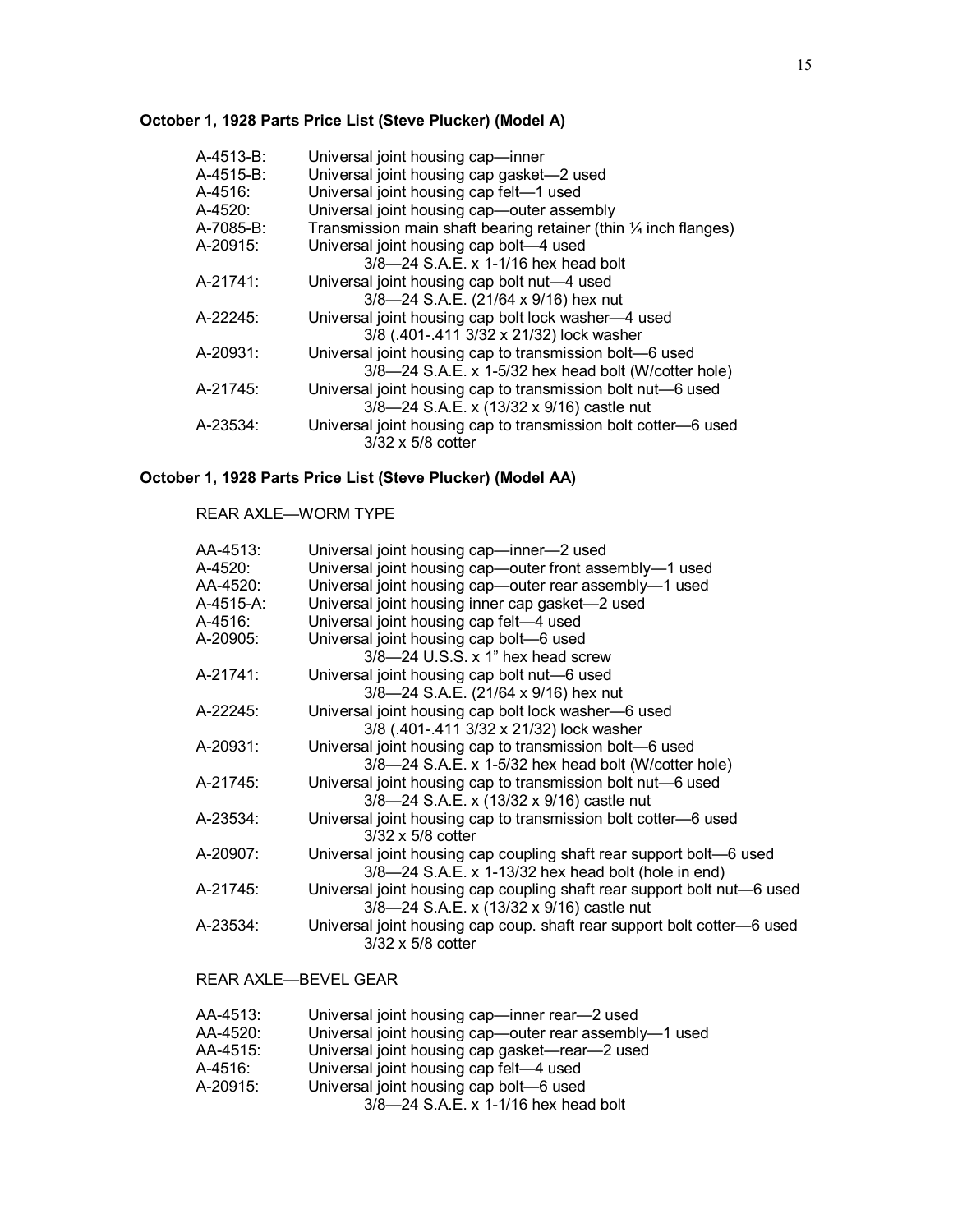**Note:** I believe A-20915 is a mistake in the PPL. I believe it should be A-20905..Universal joint housing cap bolt..3/8—24 U.S.S. x 1" hex head screw.

| A-21741:         | Universal joint housing cap bolt nut-6 used<br>3/8-24 S.A.E. (21/64 x 9/16) hex nut                                                                        |
|------------------|------------------------------------------------------------------------------------------------------------------------------------------------------------|
| A-22245:         | Universal joint housing cap bolt lock washer-6 used<br>3/8 (.401-.411 3/32 x 21/32) lock washer                                                            |
| A-20931:         | Universal joint housing cap to transmission bolt-6 used<br>3/8-24 S.A.E. x 1-5/32 hex head bolt (W/cotter hole)                                            |
| A-21745:         | Universal joint housing cap to transmission bolt nut-6 used<br>3/8-24 S.A.E. x (13/32 x 9/16) castle nut                                                   |
| A-23534:         | Universal joint housing cap to transmission bolt cotter-6 used<br>3/32 x 5/8 cotter                                                                        |
| A-20907:         | Universal joint housing cap coupling shaft rear support bolt-6 used<br>3/8-24 S.A.E. x 1-13/32 hex head bolt (hole in end)                                 |
| A-21745:         | Universal joint housing cap coupling shaft rear support bolt nut-6 used<br>3/8-24 S.A.E. x (13/32 x 9/16) castle nut                                       |
| A-23534:         | Universal joint housing cap coup. shaft rear support bolt cotter-6 used<br>$3/32 \times 5/8$ cotter                                                        |
| October 9, 1928: | <b>Release #10529</b>                                                                                                                                      |
| A-7085-B:        | Transmission main shaft bearing retainer (Forging)<br>(unequal spacing and thin flanged)<br>Obsolete.<br>Superseded by A-7085-C.<br>(Go to March 18, 1929) |
| A-7085-C:        | Transmission main shaft bearing retainer (Forging)<br>(unequal spacing and thick flanged)<br>New number, adopted.<br>(Go to March 18, 1929)                |
| A-20931-S1:      | Universal joint housing cap to transmission bolt<br>3/8-24 S.A.E. x 1-5/32 hex head bolt (W/cotter hole)<br>Obsolete.                                      |
|                  | Superseded by A-20953 (3/8-24 x 1-7/32 hex head bolt (W/cotter hole).<br>(Go to March 18, 1929)                                                            |
|                  |                                                                                                                                                            |
| A-20953:         | Universal joint housing cap to main shaft bearing retainer screw<br>3/8-24 x 1-7/32 hex head screw (W/cotter hole)<br>New number, adopted.                 |

**Note:** A-20953 is used with the "**thick flanged**" Transmission main shaft bearing retainer while A-20931-S1 is used with the "**thin flanged**" retainer.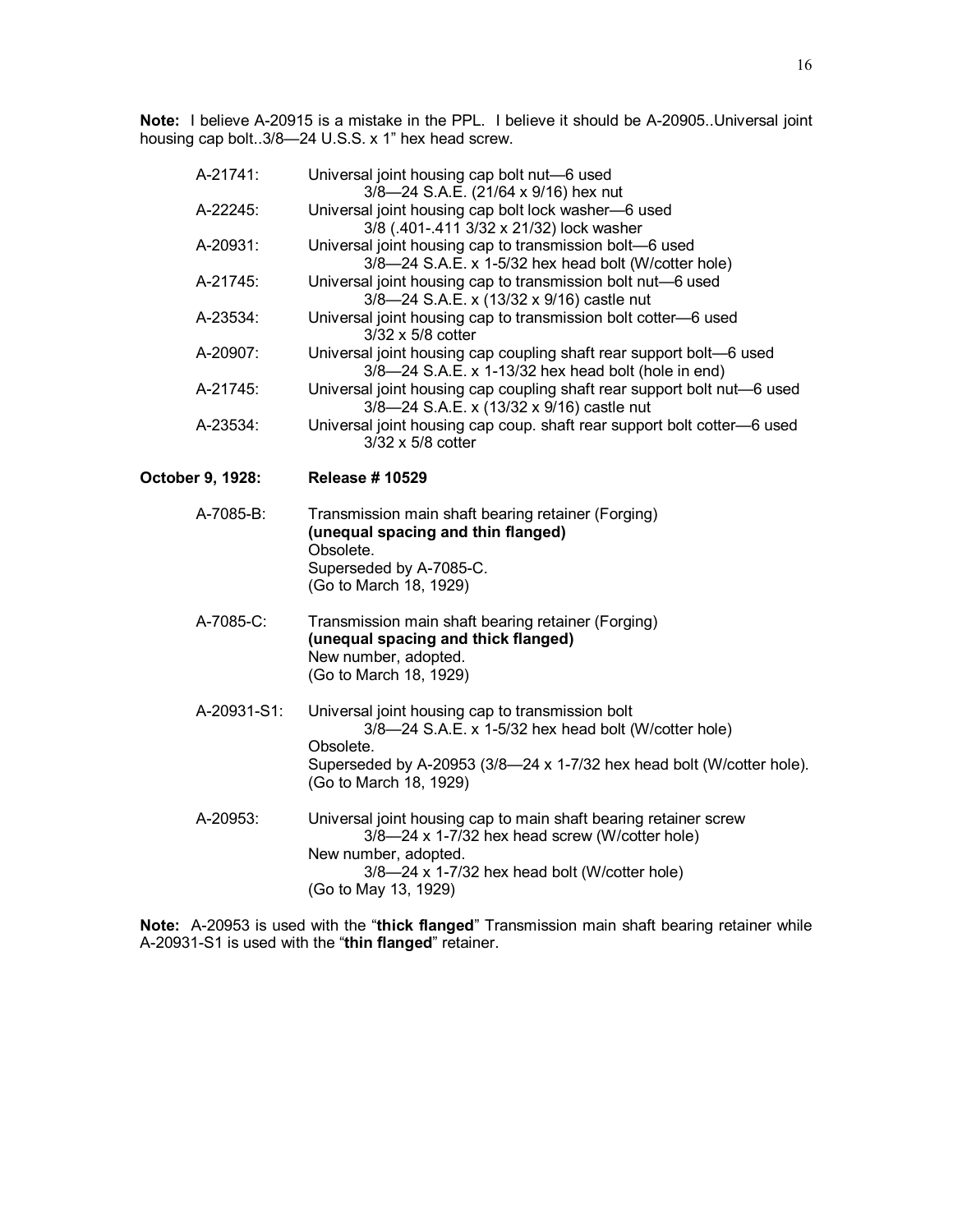### **THIN FLANGED VS. THICK FLANGED TRANSMISSION MAIN SHAFT BEARING RETAINERS**

**For some unknown reason, Ford changed the thickness of the six bolt hole flanges on the Transmission main shaft bearing retainers. At the start of production, the flanges were about ¼ inch in thickness. By October, 1928, Ford went to thicker flanges which made them about 5/16 inch thick. An increase of 1/16 inch in thickness. This also changed the bolt lengths which were used to connect the Universal joint housing caps—inner and outer by 1/16th of an inch as seen in the data above.** 

**One thought for the change in thickness was the change from forged designed parts to the malleable iron designed parts. The malleable iron designed parts were made cheaper and were not as strong as the forged parts thus the thicker flanges for that extra strength.** 

**The Universal joint housing caps—inner and outer flanges, remained the same thickness throughout production.** 

### **October 23, 1928: Release # 10735**

| A-4520-AR: | Universal joint housing cap—outer assembly (Forging)<br>(unequal assy.)<br>Obsolete.<br>Note: This assembly must be held for repairs as upper and lower caps<br>are machined in pairs and are not serviced individually. |
|------------|--------------------------------------------------------------------------------------------------------------------------------------------------------------------------------------------------------------------------|
| A-4518-AR: | Universal joint housing cap—outer upper (Forging)<br>(unequal assy.)<br>Obsolete.                                                                                                                                        |
| A-4514-AR: | Universal joint housing cap—outer lower (Forging)<br>Obsolete                                                                                                                                                            |

### **November 28, 1928 Ford Service Bulletin**

NEW SOLID BRAKE CROSS SHAFT: A new service brake cross shaft assembly has been designed and is now standard on all cars and trucks. The new shaft replaces the old style cross shaft and equalizer assembly (which included the Universal joint housing cap—outer assembly).

**Note:** This "new solid brake cross shaft", Service Brake Cross Shaft Assembly, A-2485-D, was adopted on August 31, 1928 with Release # 10155, about 90 days earlier.

# **January 28, 1929: Ford Service Bulletin, Page 311**

AA-4521: Universal joint housing shim To insure ample housing clearance for the truck universal joint knuckle a new shim AA-4521 has been released. This shim must be installed whenever the distance between the center of the universal joint knuckle ring and the rear face of the coupling shaft housing exceeds 15/32 inch (see Fig. 627 in FSB's). Occasionally it may be necessary to install two shims at this point in order to secure this 15/32 inch dimension. Unless this dimension is carefully checked, there is a possibility of the universal joint knuckle striking the housing and causing a knock.

**Note:** This shim makes its *first known* appearance in the October 1, 1929 Parts Price List.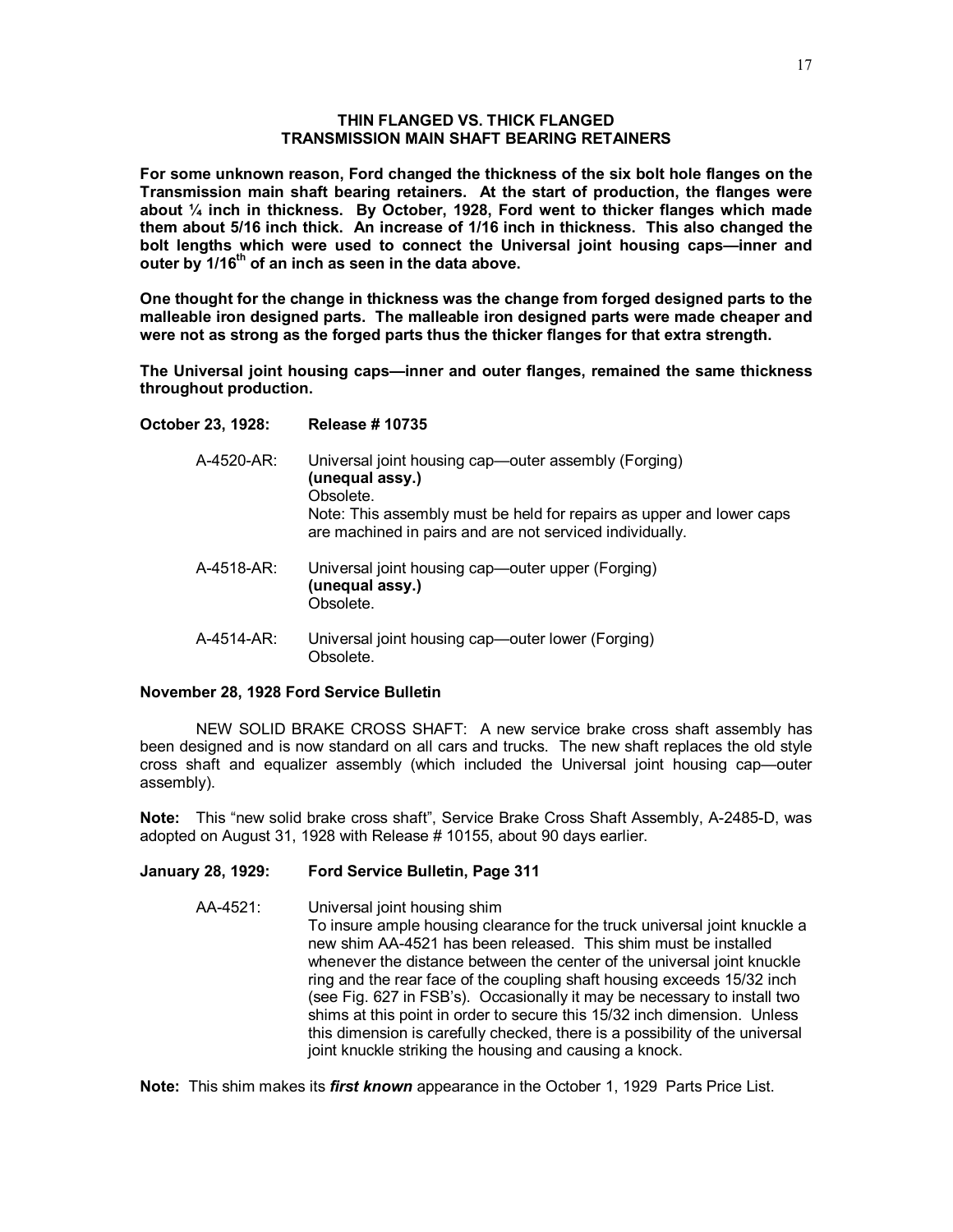| February 11, 1929: | Release #10529 (Supplement #1)                                                                                                                                                                 |
|--------------------|------------------------------------------------------------------------------------------------------------------------------------------------------------------------------------------------|
| A-7085-A:          | Transmission main shaft bearing retainer (Forging)<br>(equal spacing and thin flanged)<br>Obsolete.<br>(Go to March 15, 1929)                                                                  |
| March 15, 1929:    | <b>Release #12326</b>                                                                                                                                                                          |
| A-4518-B:          | Universal joint housing cap—outer upper (Forging)<br>(unequal assy.)<br>Obsolete.<br>Superseded by A-4514-B2 (Malleable Iron Design) without safety lug and<br>with equally spaced bolt holes. |
| A-4517-B1:         | Universal joint housing cap—outer upper (Forging)<br>(unknown spacing)<br>Obsolete.<br>Superseded by A-4514-B2 (Malleable Iron Design) without safety lug and<br>with equally spaced holes.    |

**Note: NOT** sure of the spacing on this part as I have not seen one. It may be that when added to the assembly that it makes the A-4520 assembly "equal spacing" to be used with the earlier equal spaced Transmission main shaft bearing retainer set up. Is there anyone who has this part? It would be A-4517-B or A-4517-B1 stamped on the part.

| A-4519:    | Universal joint housing cap lug<br>Obsolete.<br>Superseded by A-4514-B2 (Malleable Iron Design) without safety lug and<br>with equally spaced bolt holes.                                                                                                                                                                                                                  |
|------------|----------------------------------------------------------------------------------------------------------------------------------------------------------------------------------------------------------------------------------------------------------------------------------------------------------------------------------------------------------------------------|
| A-4514-B1: | Universal joint housing cap—outer lower (Forging)<br>Obsolete.<br>Superseded by A-4514-B2 (Malleable Iron Design).<br>1 req. all chassis.<br>2 req. all AA chassis.                                                                                                                                                                                                        |
| A-7085-C:  | Transmission main shaft bearing retainer (Forging)<br>(unequal spacing and thick flanged)<br>Obsolete.<br>Superseded by A-7085-A1 (Identical except with equally spaced bolt<br>holes).                                                                                                                                                                                    |
| A-7085-A:  | Transmission main shaft bearing retainer (Malleable Iron Design)<br>(equal spacing and thick flanged)<br>Redesigned and reinstated.<br>Changed suffix of symbol number from "A" to "A1" (now A-7085-A1).<br>Was Forging, now Malleable Iron Design.<br>Supersedes A-7085-C (which was identical except that bolt holes were<br>unequally spaced).<br>(Go to June 22, 1929) |

**Note:** All forged designed parts were now being replaced with the Malleable Iron Design.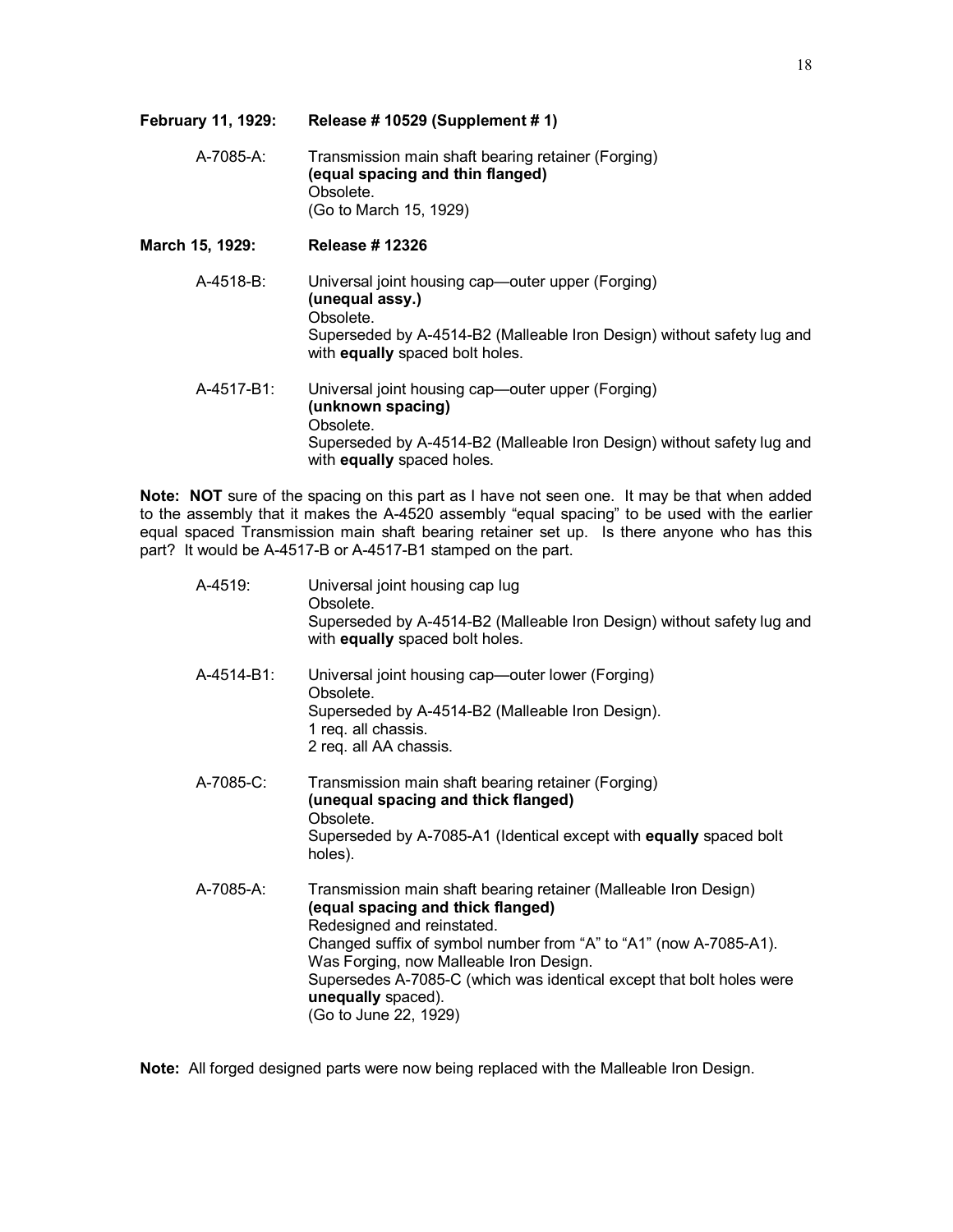# **March 18, 1929: Release # 12326**

| AA-4513:     | Universal joint housing cap-inner<br>(equal spacing)<br>Changed symbol number from AA-4513 to A-4513-A (now A-4513-A).<br>Added two 3/8 punched holes (located same as A-4513-BR) for<br>lubrication.<br>Specified 1 req. for A chassis.<br>Specified 2 instead of 1 req. for AA chassis.<br>This supersedes A-4513-B, (unequal spacing), for all production<br>requirements.<br>(Go to May 13, 1929) |
|--------------|-------------------------------------------------------------------------------------------------------------------------------------------------------------------------------------------------------------------------------------------------------------------------------------------------------------------------------------------------------------------------------------------------------|
| $A-4513-B$ : | Universal joint housing cap-inner<br>(unequal spacing)<br>Added "R" to symbol number and specified for repairs (now A-4513-BR).<br>This part, (A-4513-B), was used after 3400 cars.<br>Superseded by A-4513-A (with equal spacing).                                                                                                                                                                   |
| A-4520-B:    | Universal joint housing cap-outer assembly<br>Changed to conform with details (what details?).<br>(Go to March 25, 1929)                                                                                                                                                                                                                                                                              |

**Note:** This may mean that the "details" of the Universal joint housing cap--outer assembly, A-4520-B, are now of the Malleable Iron Design and unequal spaced holes.

| A-4514-B2:  | Universal joint housing cap-outer (Malleable Iron Design)<br>Removed "lower" from title.<br>Specified 2 req. instead of 1 req. on A chassis.<br>Specified 4 req. instead of 3 req. on AA chassis.<br>This replaces A-4517-B1 and B2 (Upper Cap with Safety Lug) forging<br>(B1) and malleable iron designs (B2).<br>Also replaces A-4514-B1 (Forging Design).<br>(Go to May 13, 1929) |
|-------------|---------------------------------------------------------------------------------------------------------------------------------------------------------------------------------------------------------------------------------------------------------------------------------------------------------------------------------------------------------------------------------------|
| A-4517-B2:  | Universal joint housing cap—outer upper (Malleable Iron Design)<br>(unequal spacing)<br>Added "R" to symbol number and specified for repairs (now A-4517-<br>B2R).<br>Removed safety lug.<br>Superseded by A-4514-B2 (which makes an equal spacing assembly).                                                                                                                         |
| A-7085-B:   | Transmission main shaft bearing retainer (Forging)<br>(unequal spacing and thin flanges)<br>Reinstated.<br>Added suffix "R" to symbol number for repair (now A-7085-BR).<br>Specified 1 req. on all chassis.<br>This is so that all present malleable iron patterns can be converted for<br>use with caps having equally spaced bolt holes.                                           |
| A-20931-S1: | Universal joint housing cap to transmission bolt<br>Reinstated.<br>Specified 6 req. on all chassis for repairs.<br>To be used with A-7085-BR due to different thickness of bolt bosses<br>between forging and malleable iron design.<br>(Go to April 21, 1930)                                                                                                                        |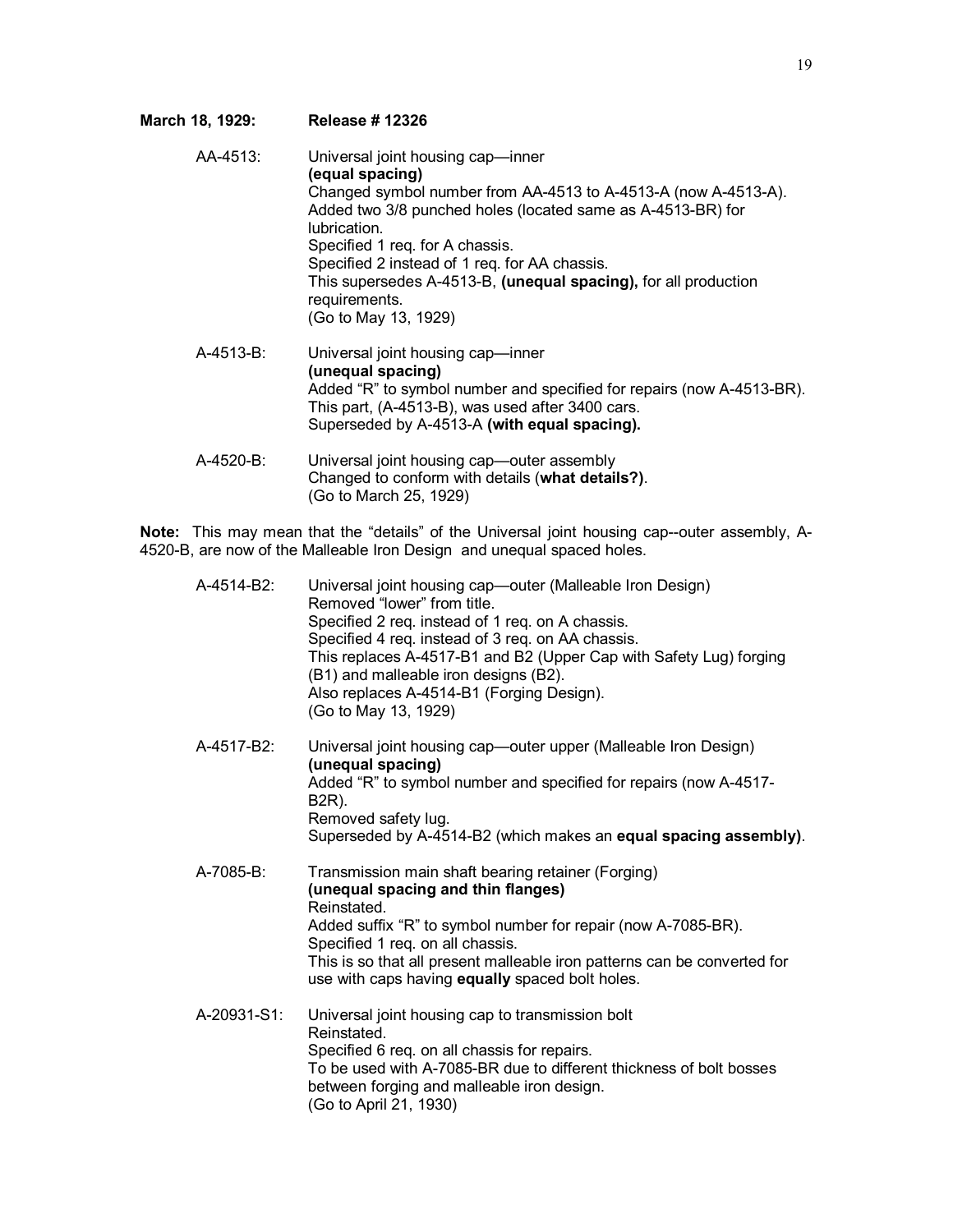AA-4520: Universal joint housing cap—outer assembly (used with Solid Service Brake Cross Shaft) (Malleable Iron Design) **(equal assembly)**  Changed symbol number from AA-4520 to A-4520-C (now A-4520-C). Changed requirements from 1 AA Chassis to 1 A Chassis and 2 AA Chassis. (Go to September 9, 1929)

## **March 25, 1929: Release # 12326 (Supplement # 1 see March 18, 1929)**

A-4520-B: Universal joint housing cap—outer assembly (Forging) **(unequal assy.)**  Added suffix "R" to symbol number for repairs only (now A-4520-BR). Specified 1 req. A-4517-B2R Universal Joint Housing Cap—outer upper (upper cap without safety lug and with **unequally** spaced bolt holes). Changed number required to 1 instead of 2 A-4514-B2, Universal Joint Housing Cap—outer lower. **NOTE:** This assembly must be held for repairs as upper and lower caps are machined in pairs and are not serviced individually.

- **May 13, 1929: Release # 12932** 
	- A-4513-A: Universal joint housing cap—inner **(equal spacing)** Changed number req. on AA chassis from 2 to 1. 1 req. on A chassis.
	- A-4514-B2: Universal joint housing cap—outer lower (Malleable Iron Design)Changed number req. on AA chassis from 4 to 2.
	- A-20953: 3/8—24 NF 2 x 1-7/32 hex head screw Specified that 6 req. as Universal Joint Housing Cap to Main Shaft Bearing Retainer Screw, be used on A Chassis instead of all chassis.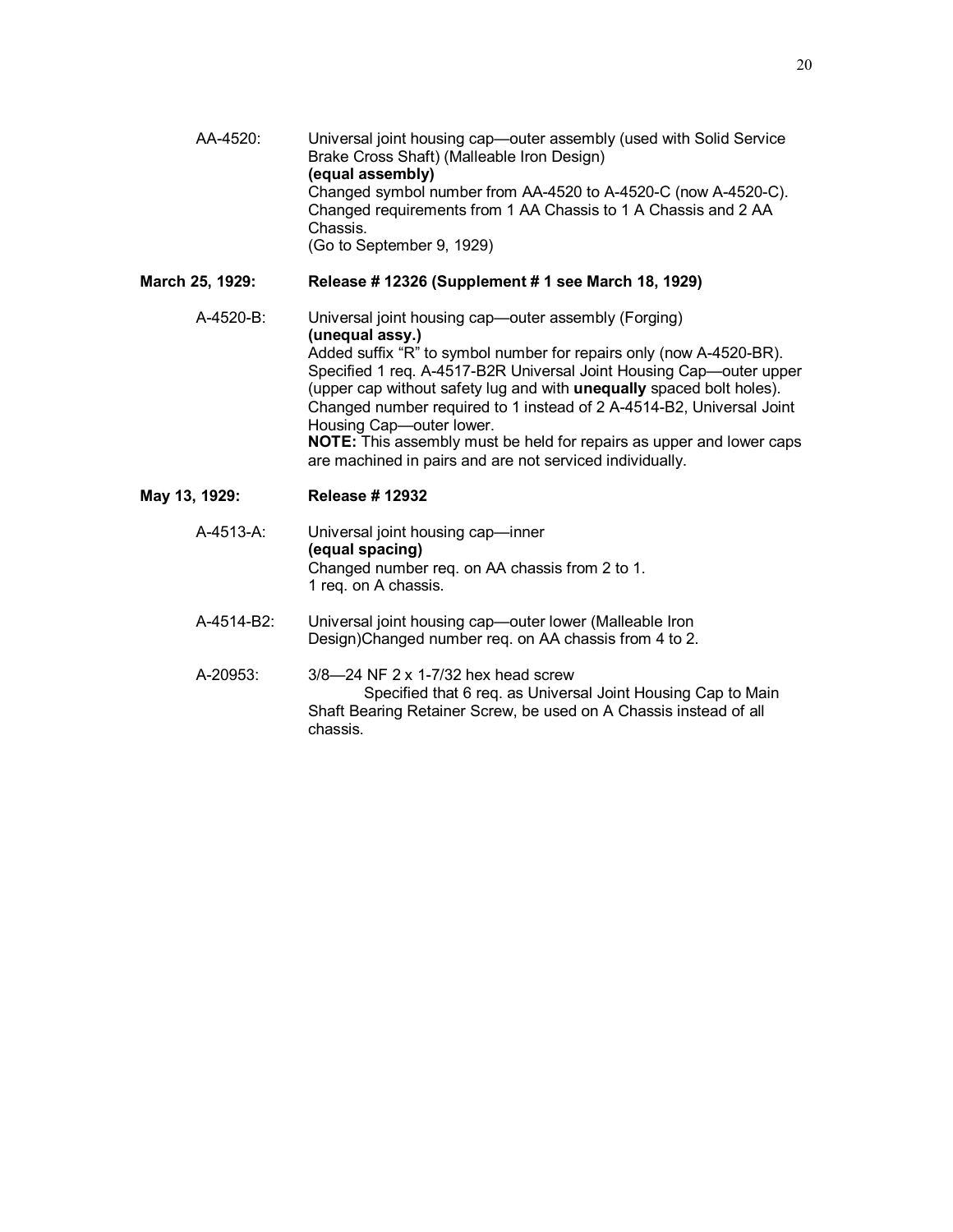# **June 1, 1929 Parts Price List (Tom Wesenberg) (Model A)**

| A-4513-B:    | Universal joint housing cap-inner                                  |
|--------------|--------------------------------------------------------------------|
| A-4515-B:    | Universal joint housing gasket-2 used                              |
| A-4516       | Universal joint housing cap felt-1 used                            |
| $A-4520-B$ : | Universal joint housing cap-outer                                  |
| A-7085-C:    | Transmission main shaft bearing retainer (thick 5/16 inch flanges) |
| A-20905:     | Universal joint housing cap bolt-2 used                            |
|              | $3/8$ —24 U.S.S. x 1" hex head screw                               |
| A-21741:     | Universal joint housing cap nut-2 used                             |
|              | 3/8-24 S.A.E. (21/64 x 9/16) hex nut                               |
| A-22245:     | Universal joint housing cap lock washer-2 used                     |
|              | 3/8 (.401-.411 3/32 x 21/32) lock washer                           |
| A-20953:     | Universal joint housing cap to transmission bolt-6 used            |
|              | $3/8$ —24 N.F. 2 x 17/32 hex head bolt (W/cotter hole)*            |
|              | should be 3/8-24 x 1-7/32 hex head bolt (W/cotter hole)            |
| A-21745:     | Universal joint housing cap to transmission bolt nut-6 used        |
|              | 3/8-S.A.E. (13/32 x 9/16) castle nut                               |
| A-23534:     | Universal joint housing cap to transmission bolt cotter-6 used     |
|              | $3/32 \times 5/8$ cotter                                           |

*\*The bolt size was a mistake in the Parts Price List*

# **June 1, 1929 Parts Price List (Tom Wesenberg) (Model AA)**

REAR AXLE—WORM TYPE

| AA-4513:  | Universal joint housing cap-inner-2 used                                |
|-----------|-------------------------------------------------------------------------|
| A-4520-B: | Universal joint housing cap-outer front assembly-1 used                 |
| AA-4520:  | Universal joint housing cap-outer rear assembly-1 used                  |
| A-4515-A: | Universal joint housing inner cap gasket-2 used                         |
| A-4516:   | Universal joint housing cap felt-4 used                                 |
| A-20905:  | Universal joint housing cap bolt-6 used                                 |
|           | $3/8$ —24 U.S.S. x 1" hex head screw                                    |
| A-21741:  | Universal joint housing cap bolt nut-6 used                             |
|           | 3/8-24 S.A.E. (21/64 x 9/16) hex nut                                    |
| A-22245:  | Universal joint housing cap bolt lock washer-6 used                     |
|           | 3/8 (.401-.411 3/32 x 21/32) lock washer                                |
| A-20931:  | Universal joint housing cap to transmission bolt-6 used                 |
|           | 3/8-24 S.A.E. x 1-5/32 hex head bolt (W/cotter hole)                    |
| A-21745:  | Universal joint housing cap to transmission bolt nut-6 used             |
|           | 3/8-24 S.A.E. x (13/32 x 9/16) castle nut                               |
| A-23534:  | Universal joint housing cap to transmission bolt cotter-6 used          |
|           | $3/32 \times 5/8$ cotter                                                |
| A-20907:  | Universal joint housing cap coupling shaft rear support bolt-6 used     |
|           | 3/8-24 S.A.E. x 1-13/32 hex head bolt (hole in end)                     |
| A-21745:  | Universal joint housing cap coupling shaft rear support bolt nut-6 used |
|           | 3/8-24 S.A.E. x (13/32 x 9/16) castle nut                               |
| A-23534:  | Universal joint housing cap coup. shaft rear support bolt cotter-6 used |
|           | $3/32 \times 5/8$ cotter                                                |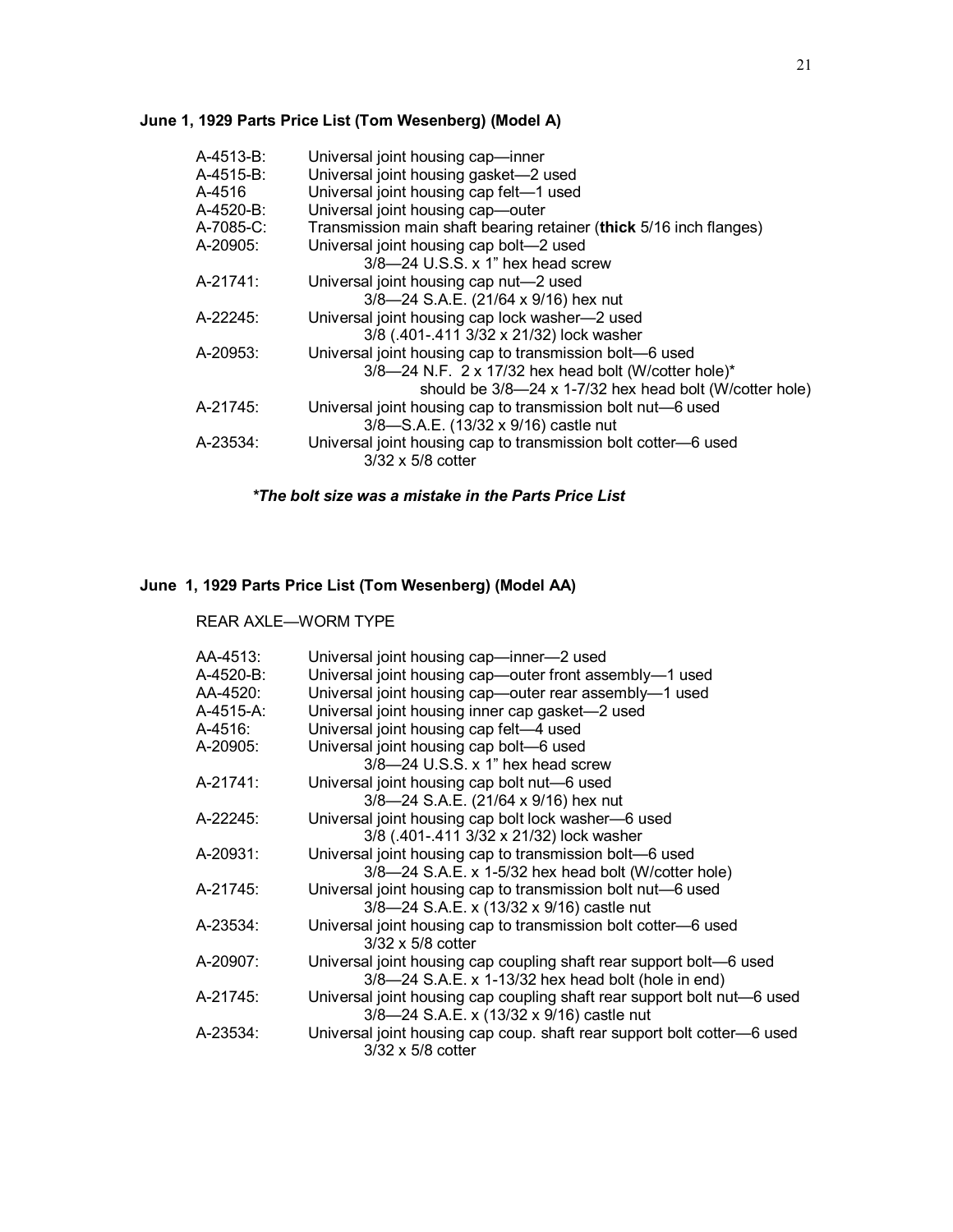# REAR AXLE—BEVEL GEAR

| AA-4513: | Universal joint housing cap-inner rear-2 used                           |
|----------|-------------------------------------------------------------------------|
| AA-4520: | Universal joint housing cap-outer rear assembly-1 used                  |
| AA-4515: | Universal joint housing cap gasket-rear-2 used                          |
| A-4516:  | Universal joint housing cap felt-4 used                                 |
| A-20905: | Universal joint housing cap bolt-6 used                                 |
|          | $3/8$ —24 U.S.S x 1 hex head screw                                      |
| A-21741: | Universal joint housing cap bolt nut-6 used                             |
|          | 3/8-24 S.A.E. (21/64 x 9/16) hex nut                                    |
| A-22245: | Universal joint housing cap bolt lock washer-6 used                     |
|          | 3/8 (.401-.411) (3/32 x 21/32) lock washer                              |
| A-20931: | Universal joint housing cap to transmission bolt-6 used                 |
|          | 3/8-24 S.A.E. x 1-5/32 hex head bolt (W/cotter hole)                    |
| A-21745: | Universal joint housing cap to transmission bolt nut-6 used             |
|          | 3/8-24 S.A.E. x (13/32 x 9/16) castle nut                               |
| A-23534: | Universal joint housing cap to transmission bolt cotter-6 used          |
|          | $3/32 \times 5/8$ cotter                                                |
| A-20907: | Universal joint housing cap coupling shaft rear support bolt—6 used     |
|          | 3/8-24 S.A.E. x 1-13/32 hex head bolt (hole in end)                     |
| A-21745: | Universal joint housing cap coupling shaft rear support bolt nut-6 used |
|          | 3/8-24 S.A.E. x (13/32 x 9/16) castle nut                               |
| A-23534: | Universal joint housing cap coup. shaft rear support bolt cotter-6 used |
|          | $3/32 \times 5/8$ cotter                                                |
|          |                                                                         |

## **June 22, 1929: Release # 13297**

| A-7085-A1: | Transmission main shaft bearing retainer (Malleable Iron Design)         |
|------------|--------------------------------------------------------------------------|
|            | (equal spacing and thick flanges)                                        |
|            | Added flange at center thus changing the diameter of the hole from 2-1/2 |
|            | to 1-27/32.                                                              |

### **June 28, 1929 Ford Service Bulletins, page 350**

CHANGE IN UNIVERSAL JOINT HOUSING CAP: The extension lug on the universal joint housing cap outer assembly has been removed as with our present construction, the lug is no longer necessary. This change eliminates the necessity of **unequally** spacing the bolt holes in both this part and its corresponding gaskets as the **unequal** spacing was used simply to insure that the housing cap being assembled with the extension lug toward the top.

The old style A-4520-BR cap assembly with the lug and the A-4513-BR inner cap are held for repairs for those cars equipped with A-7085-BR or C transmission main shaft bearing retainers which have **unequally** spaced bolt holes.

In present production we are using:

A-4520-C: Outer cap (Universal joint housing cap—outer) (holes **equally** spaced) (Old number AA-4520) A-4513-A: Inner cap (Universal joint housing cap—inner) (holes **equally** spaced) (Old number AA-4513) A-7085-A: Bearing retainer (Transmission main shaft bearing retainer) (holes **equally** spaced) (**thick** flanges)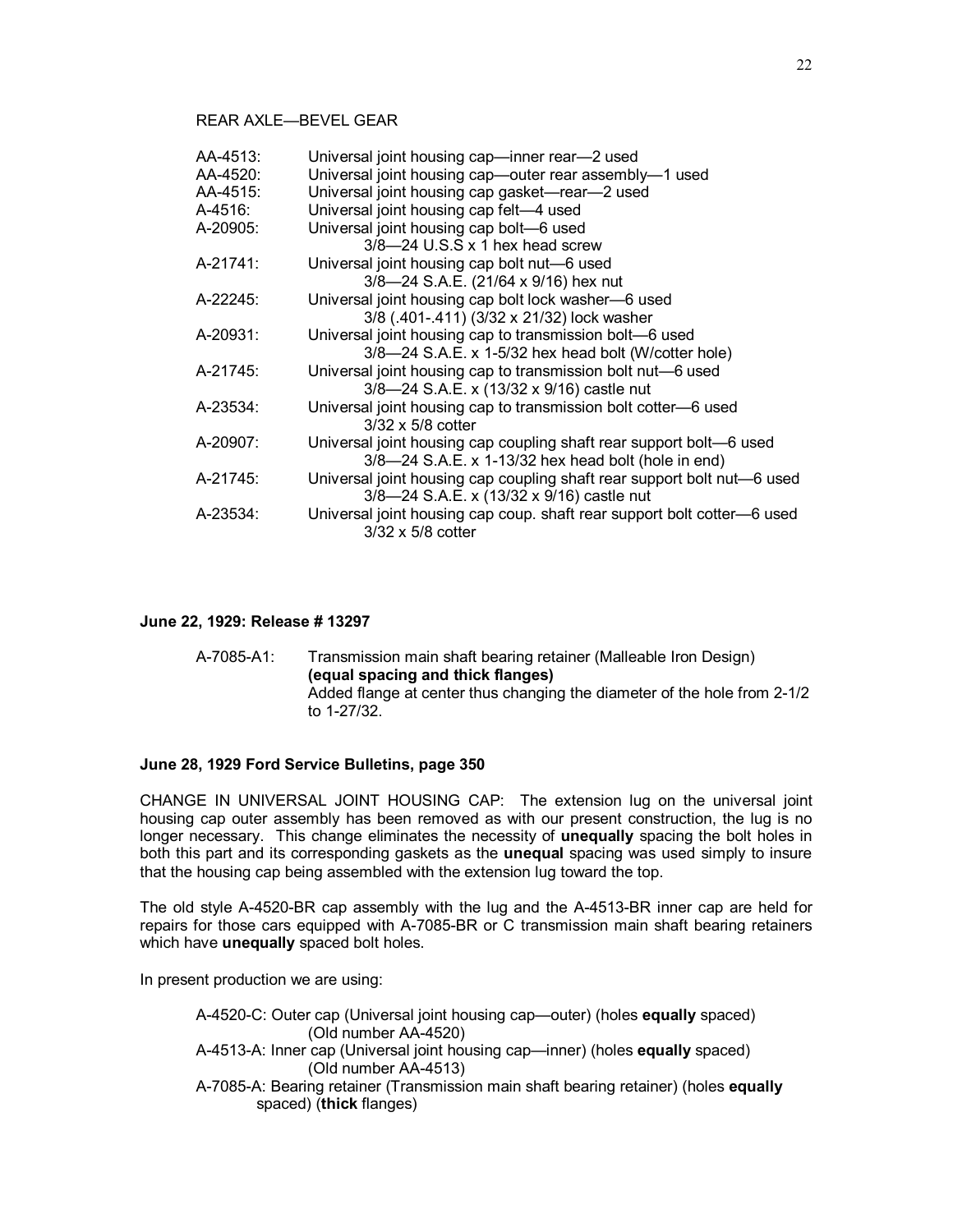The bolt holes in all these parts are equally spaced.

**Equal** spacing of the bolt holes and elimination of the lug on the cap assembly permits using the same outer and inner caps (A-4520-C and A-4513-A) at both front and rear of coupling shaft or dual high assembly on trucks.

**Note:** An interesting notation about A-4513-A was the following: "Two 3/8 inch holes have been added to this part for lubrication, the same as in A-4513-BR. Any old style caps you have on hand without these holes may be used at the front end of trucks where the coupling shaft or dual high connects to the transmission." This, along with the elimination of the safety lug, was brought forth by Release # 12326 on March 18, 1929 about 100 days earlier.

# **August 1, 1929 Parts Price List (Marco Tahtaras) (Model A)**

| A-4513-A:  | Universal joint housing cap—inner (holes equally spaced)<br>(Old No. AA-4513)                                                                                              |
|------------|----------------------------------------------------------------------------------------------------------------------------------------------------------------------------|
| A-4513-BR: | Universal joint housing cap-inner (holes unequally spaced)                                                                                                                 |
| A-4515-A:  | Universal joint housing gasket—2 used (holes equally spaced)<br>(Old No. AA-4515)                                                                                          |
| A-4515-BR: | Universal joint housing gasket-2 used (holes unequally spaced)                                                                                                             |
| A-4516:    | Universal joint housing cap felt-1 used                                                                                                                                    |
| A-4520-C:  | Universal joint housing cap—outer (assembly) (holes <b>equally</b> spaced)<br>(Old No. AA-4520)                                                                            |
| A-4520-BR: | Universal joint housing cap-outer assembly (holes unequally spaced)                                                                                                        |
| A-7085-A:  | Transmission main shaft bearing retainer (holes equally spaced with<br>5/16 inch thick flanges)                                                                            |
| A-7085-BR: | Transmission main shaft bearing retainer (holes unequally spaced with<br>$\frac{1}{4}$ inch thin flanges)                                                                  |
| A-20905:   | Universal joint housing cap bolt-2 used<br>3/8-24 U.S.S. x 1" hex head screw                                                                                               |
| A-21741:   | Universal joint housing cap nut-2 used<br>3/8-24 S.A.E. (21/64 x 9/16) hex nut                                                                                             |
| A-22245:   | Universal joint housing cap lock washer-2 used<br>3/8 (.401-.411 3/32 x 21/32) lock washer                                                                                 |
| A-20953:   | Universal joint housing cap to transmission bolt-6 used<br>3/8-24 N.F. 2 x 17/32 hex head bolt (W/cotter hole)*<br>should be 3/8-24 x 1-7/32 hex head bolt (W/cotter hole) |
| A-21745:   | Universal joint housing cap to transmission bolt nut-6 used<br>3/8-S.A.E. (13/32 x 9/16) castle nut                                                                        |
| A-23534:   | Universal joint housing cap to transmission bolt cotter-6 used<br>3/32 x 5/8 cotter                                                                                        |

*\*The bolt size was a mistake in the Parts Price List*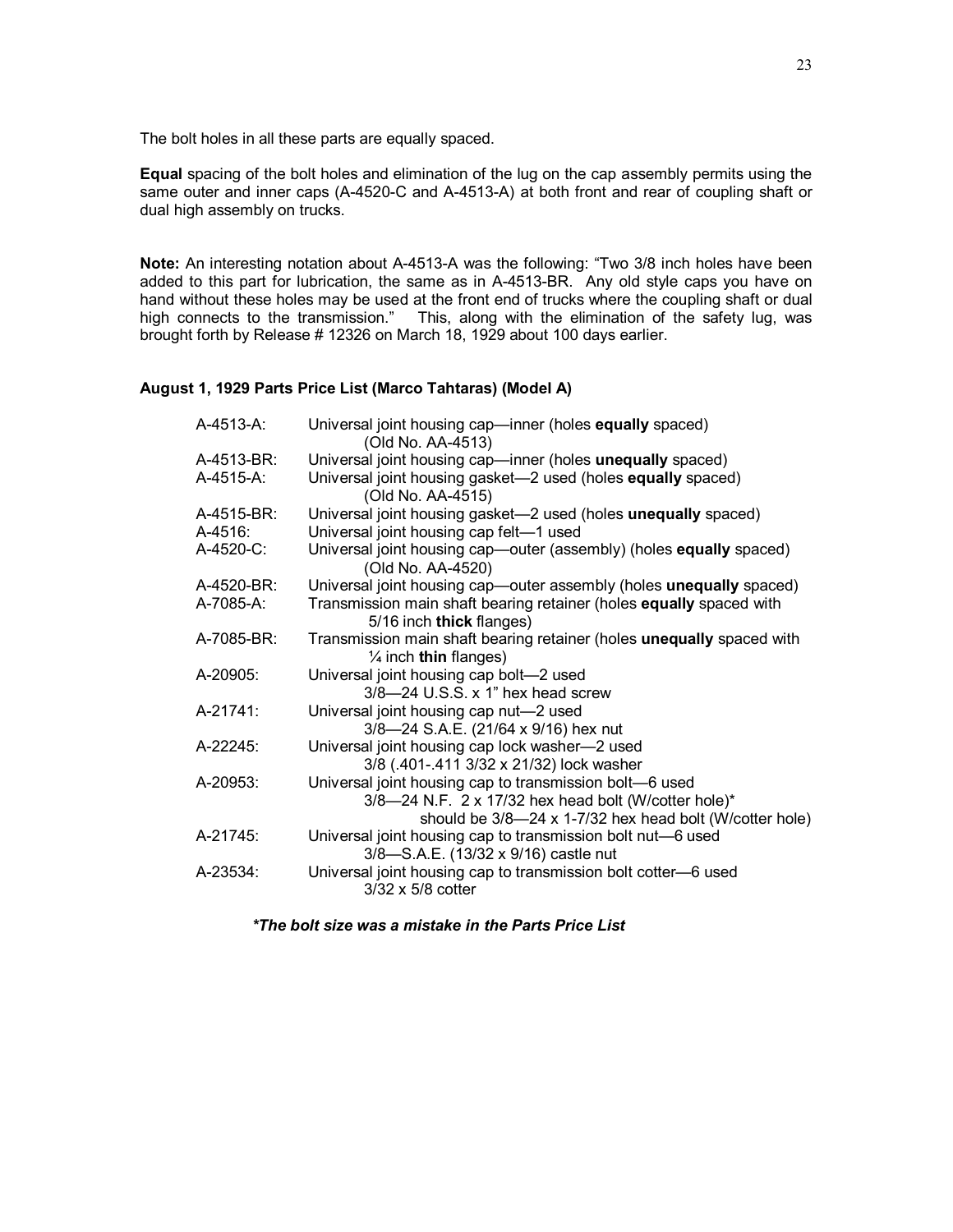# **August 1, 1929 Parts Price List (Marco Tahtaras) (Model AA)**

REAR AXLE—WORM TYPE

| A-4513-A:  | Universal joint housing cap-inner-2 used (holes equally spaced)<br>(Old No. AA-4513) |
|------------|--------------------------------------------------------------------------------------|
| A-4520-B:  | Universal joint housing cap-outer front assembly-1 used                              |
| A-4520-C:  | Universal joint housing cap-outer rear assembly-1 used (holes                        |
|            | equally spaced) (Old No. AA-4520)                                                    |
| A-4521-B:  | Universal joint housing shim-1 used                                                  |
| A-4515-A:  | Universal joint housing inner cap gasket-2 used (holes equally spaced)               |
|            | (Old. No. AA-4515)                                                                   |
| A-4516:    | Universal joint housing cap felt-4 used                                              |
| A-20905:   | Universal joint housing cap bolt-6 used                                              |
|            | $3/8$ -24 U.S.S. x 1" hex head screw                                                 |
| A-21741:   | Universal joint housing cap bolt nut-6 used                                          |
|            | 3/8-24 S.A.E. (21/64 x 9/16) hex nut                                                 |
| A-22245:   | Universal joint housing cap bolt lock washer-6 used                                  |
|            | 3/8 (.401-.411 3/32 x 21/32) lock washer                                             |
| A-20931:   | Universal joint housing cap to transmission bolt-6 used                              |
|            | 3/8-24 S.A.E. x 1-5/32 hex head bolt (W/cotter hole)                                 |
| A-21745:   | Universal joint housing cap to transmission bolt nut-6 used                          |
|            | 3/8-24 S.A.E. x (13/32 x 9/16) castle nut                                            |
| A-23534:   | Universal joint housing cap to transmission bolt cotter-6 used                       |
|            | 3/32 x 5/8 cotter                                                                    |
| A-20907:   | Universal joint housing cap coupling shaft rear support bolt-6 used                  |
|            | 3/8-24 S.A.E. x 1-13/32 hex head bolt (hole in end)                                  |
| A-21745:   | Universal joint housing cap coupling shaft rear support bolt nut-6 used              |
|            | 3/8-24 S.A.E. x (13/32 x 9/16) castle nut                                            |
| A-23534:   | Universal joint housing cap coup. shaft rear support bolt cotter-6 used              |
|            | 3/32 x 5/8 cotter                                                                    |
|            |                                                                                      |
|            | <b>REAR AXLE-BEVEL GEAR</b>                                                          |
|            |                                                                                      |
| A-4513-A:  | Universal joint housing cap-inner rear-2 used (holes equally spaced)                 |
|            | (Old No. AA-4513)                                                                    |
| A-4520-C:  | Universal joint housing cap-outer rear assembly-1 used (holes                        |
|            | equally spaced) (Old No. AA-4520)                                                    |
| AA-4521-R: | Universal joint housing cap shim--                                                   |
| A-4515-A:  | Universal joint housing cap gasket-rear-2 used (holes equally                        |
|            | spaced)(Old. No. AA-4515)                                                            |
| A-4516:    | Universal joint housing cap felt-4 used                                              |
| A-20905:   | Universal joint housing cap bolt-6 used                                              |
|            | 3/8-24 U.S.S. x 1" hex head screw                                                    |
| A-21741:   | Universal joint housing cap nut-6 used                                               |
|            | 3/8-24 S.A.E. (21/64 x 9/16) hex nut                                                 |
| A-22245:   | Universal joint housing cap lock washer-6 used                                       |
|            | 3/8 (.401-.411 3/32 x 21/32) lock washer                                             |
| A-20931:   | Universal joint housing cap to transmission bolt-6 used                              |
|            | 3/8-24 S.A.E. x 1-5/32 hex head bolt (W/cotter hole)                                 |
| A-21745:   | Universal joint housing cap to transmission nut-6 used                               |
|            | 3/8-24 S.A.E. x (13/32 x 9/16) castle nut                                            |
| A-23534:   | Universal joint housing cap to transmission cotter-6 used                            |
|            | 3/32 x 5/8 cotter                                                                    |
|            |                                                                                      |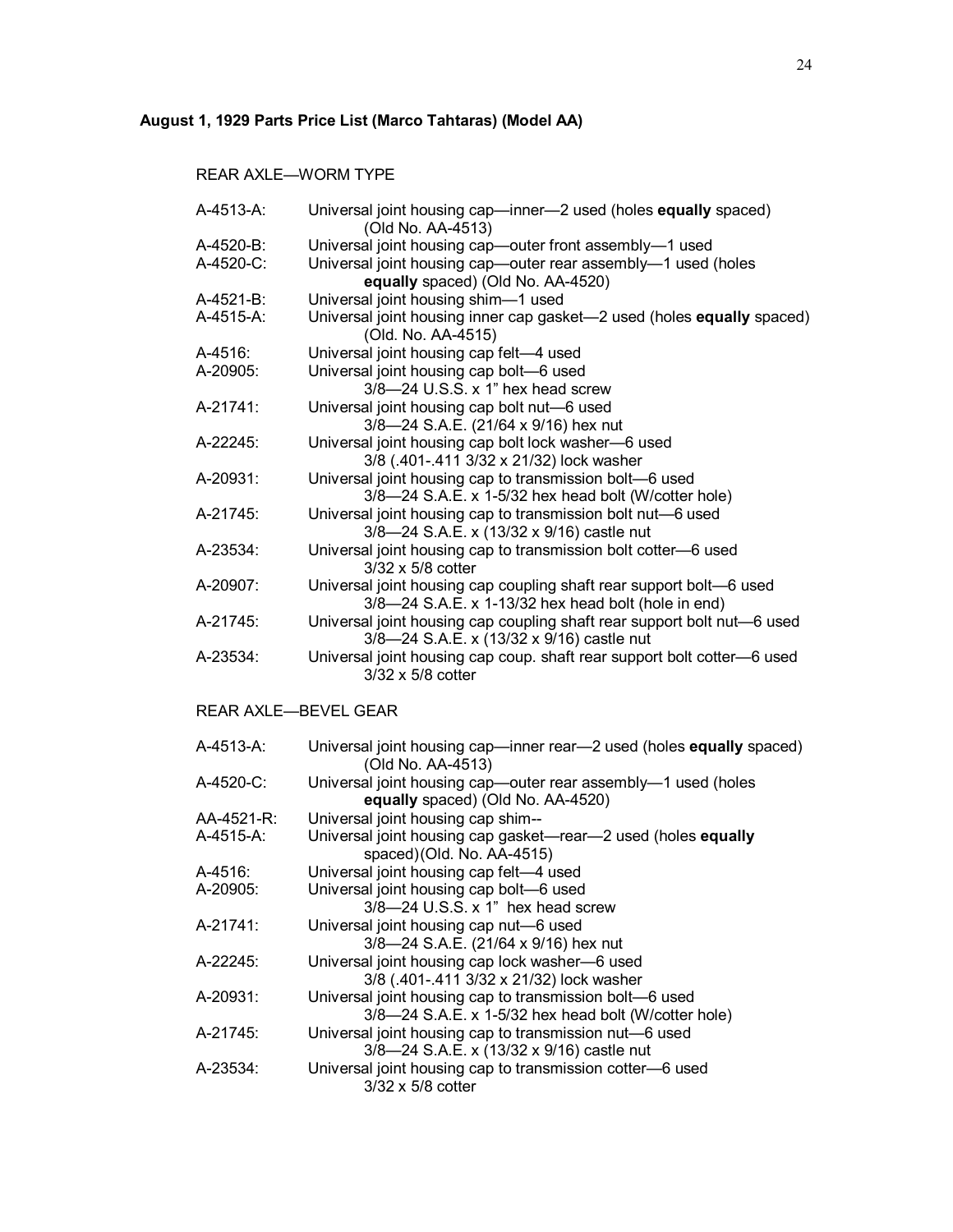| A-20907: | Universal joint housing cap coupling shaft rear support bolt—6 used |
|----------|---------------------------------------------------------------------|
|          | 3/8-24 S.A.E. x 1-13/32 hex head bolt (hole in end)                 |
| A-21745: | Universal joint housing cap coupling shaft rear support nut-6 used  |
|          | 3/8-24 S.A.E. x (13/32 x 9/16) castle nut                           |
| A-23534: | Universal joint housing cap coup. shaft rear support cotter-6 used  |
|          | $3/32 \times 5/8$ cotter                                            |

### **September 9, 1929: Release # 13080 (Supplement # 20)**

A-4520-C: Universal joint housing cap—outer assembly (Malleable Iron Design) **(equal assembly)**  Used with Solid Service Brake Cross Shaft. Specified 1 req. instead of 2 req. for AA chassis.

# **September 28, 1929 Ford Service Bulletin, page 379**

NEW RETAINER AND OIL BAFFLE: To reduce any possibility of oil leakage through the rear transmission bearing, a flange has been added at the center of the A-7085-A1 transmission main shaft bearing retainer, which changes the diameter of the hole in this part from 2-1/2 inches to 1-27/32 inches.

**Note:** This was brought forth by Release # 13297 on June 22, 1929 about 100 days earlier.

# **October 1, 1929 Parts Price List (Steve Plucker) (Model A)**

| $A-4513-A$ : | Universal joint housing cap—inner (holes equally spaced)<br>(Old No. AA-4513)                                                                                              |
|--------------|----------------------------------------------------------------------------------------------------------------------------------------------------------------------------|
| A-4513-BR:   | Universal joint housing cap—inner (holes unequally spaced)                                                                                                                 |
| A-4515-A:    | Universal joint housing gasket-2 used (holes equally spaced)<br>(Old No. AA-4515)                                                                                          |
| A-4515-BR:   | Universal joint housing gasket-2 used (holes unequally spaced)                                                                                                             |
| A-4516:      | Universal joint housing cap felt-1 used                                                                                                                                    |
| A-4520-C:    | Universal joint housing cap—outer (assembly) (holes equally spaced)<br>(Old No. AA-4520)                                                                                   |
| A-4520-BR:   | Universal joint housing cap—outer assembly (holes unequally spaced)                                                                                                        |
| A-7085-A:    | Transmission main shaft bearing retainer (holes equally spaced with<br>5/16 inch thick flanges)                                                                            |
| A-7085-BR:   | Transmission main shaft bearing retainer (holes unequally spaced with<br>$\frac{1}{4}$ inch thin flanges)                                                                  |
| A-20905:     | Universal joint housing cap bolt-2 used<br>$3/8$ —24 U.S.S. x 1" hex head screw                                                                                            |
| A-21741:     | Universal joint housing cap nut-2 used<br>3/8-24 S.A.E. (21/64 x 9/16) hex nut                                                                                             |
| A-22245:     | Universal joint housing cap lock washer-2 used<br>3/8 (.401-.411 3/32 x 21/32) lock washer                                                                                 |
| A-20953:     | Universal joint housing cap to transmission bolt-6 used<br>3/8-24 N.F. 2 x 17/32 hex head bolt (W/cotter hole)*<br>should be 3/8-24 x 1-7/32 hex head bolt (W/cotter hole) |
| A-21745:     | Universal joint housing cap to transmission bolt nut-6 used<br>3/8-S.A.E. (13/32 x 9/16) castle nut                                                                        |
| A-23534:     | Universal joint housing cap to transmission bolt cotter-6 used<br>$3/32 \times 5/8$ cotter                                                                                 |

*\*The bolt size was a mistake in the Parts Price List*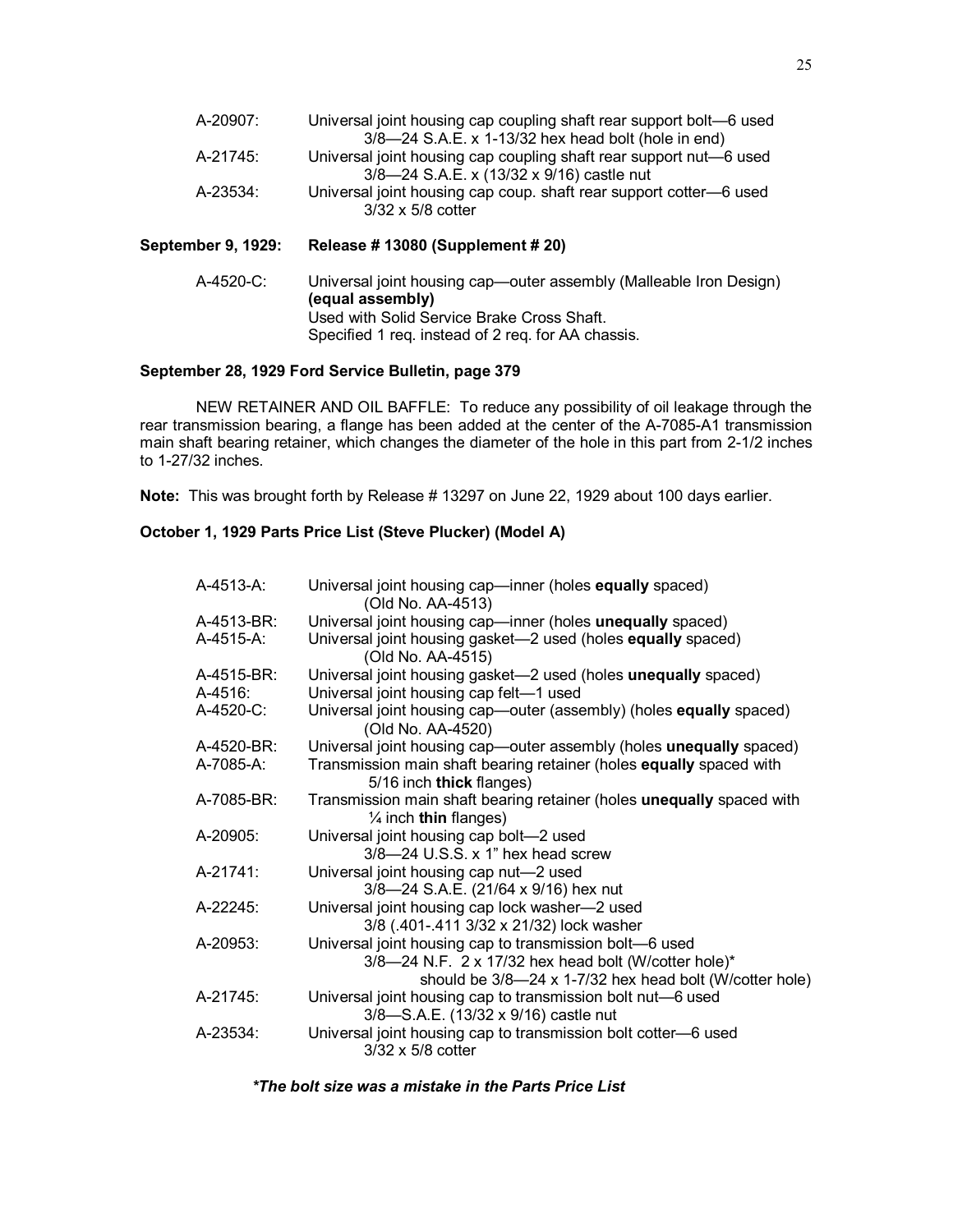# **October 1, 1929 Parts Price List (Steve Plucker) (Model AA)**

**Note:** This list was in the October 1, 1929 PPL and was listed as "Effective June 1, 1929".

REAR AXLE—WORM TYPE

| A-4513-A: | Universal joint housing cap-inner-2 used (holes equally spaced)<br>(Old No. AA-4513)               |
|-----------|----------------------------------------------------------------------------------------------------|
| A-4520-B: | Universal joint housing cap-outer front assembly-1 used                                            |
| A-4520-C: | Universal joint housing cap-outer rear assembly-1 used (holes<br>equally spaced) (Old No. AA-4520) |
| A-4521-R: | Universal joint housing shim-1 used                                                                |
| A-4515-A: | Universal joint housing inner cap gasket—2 used (holes <b>equally</b> spaced)                      |
|           | (Old. No. AA-4515)                                                                                 |
| A-4516:   | Universal joint housing cap felt-4 used                                                            |
| A-20905:  | Universal joint housing cap bolt-6 used                                                            |
|           | $3/8$ —24 U.S.S. x 1" hex head screw                                                               |
| A-21741:  | Universal joint housing cap bolt nut-6 used                                                        |
|           | 3/8-24 S.A.E. (21/64 x 9/16) hex nut                                                               |
| A-22245:  | Universal joint housing cap bolt lock washer-6 used                                                |
|           | 3/8 (.401-.411 3/32 x 21/32) lock washer                                                           |
| A-20931:  | Universal joint housing cap to transmission bolt-6 used                                            |
|           | 3/8-24 S.A.E. x 1-5/32 hex head bolt (W/cotter hole)                                               |
| A-21745:  | Universal joint housing cap to transmission bolt nut-6 used                                        |
|           | 3/8-24 S.A.E. x (13/32 x 9/16) castle nut                                                          |
| A-23534:  | Universal joint housing cap to transmission bolt cotter-6 used                                     |
|           | $3/32 \times 5/8$ cotter                                                                           |
| A-20907:  | Universal joint housing cap coupling shaft rear support bolt-6 used                                |
|           | 3/8-24 S.A.E. x 1-13/32 hex head bolt (hole in end)                                                |
| A-21745:  | Universal joint housing cap coupling shaft rear support bolt nut-6 used                            |
|           | 3/8-24 S.A.E. x (13/32 x 9/16) castle nut                                                          |
| A-23534:  | Universal joint housing cap coup. shaft rear support bolt cotter-6 used                            |
|           | $3/32 \times 5/8$ cotter                                                                           |

# REAR AXLE—BEVEL GEAR

| A-4513-A:  | Universal joint housing cap-inner rear-2 used (holes equally spaced) |
|------------|----------------------------------------------------------------------|
|            | (Old No. AA-4513)                                                    |
| $A-4520-C$ | Universal joint housing cap-outer rear assembly-1 used (holes        |
|            | equally spaced) (Old No. AA-4520)                                    |
| AA-4521-R: | Universal joint housing cap shim--                                   |
| A-4515-A:  | Universal joint housing cap gasket—rear—2 used (holes equally        |
|            | spaced)(Old. No. AA-4515)                                            |
| A-4516:    | Universal joint housing cap felt-4 used                              |
| A-20905:   | Universal joint housing cap bolt-6 used                              |
|            | $3/8$ —24 U.S.S. x 1" hex head screw                                 |
| A-21741:   | Universal joint housing cap nut-6 used                               |
|            | 3/8-24 S.A.E. (21/64 x 9/16) hex nut                                 |
| A-22245:   | Universal joint housing cap lock washer-6 used                       |
|            | 3/8 (.401-.411 3/32 x 21/32) lock washer                             |
| A-20931:   | Universal joint housing cap to transmission bolt—6 used              |
|            | 3/8-24 S.A.E. x 1-5/32 hex head bolt (W/cotter hole)                 |
| A-21745:   | Universal joint housing cap to transmission nut—6 used               |
|            | 3/8-24 S.A.E. x (13/32 x 9/16) castle nut                            |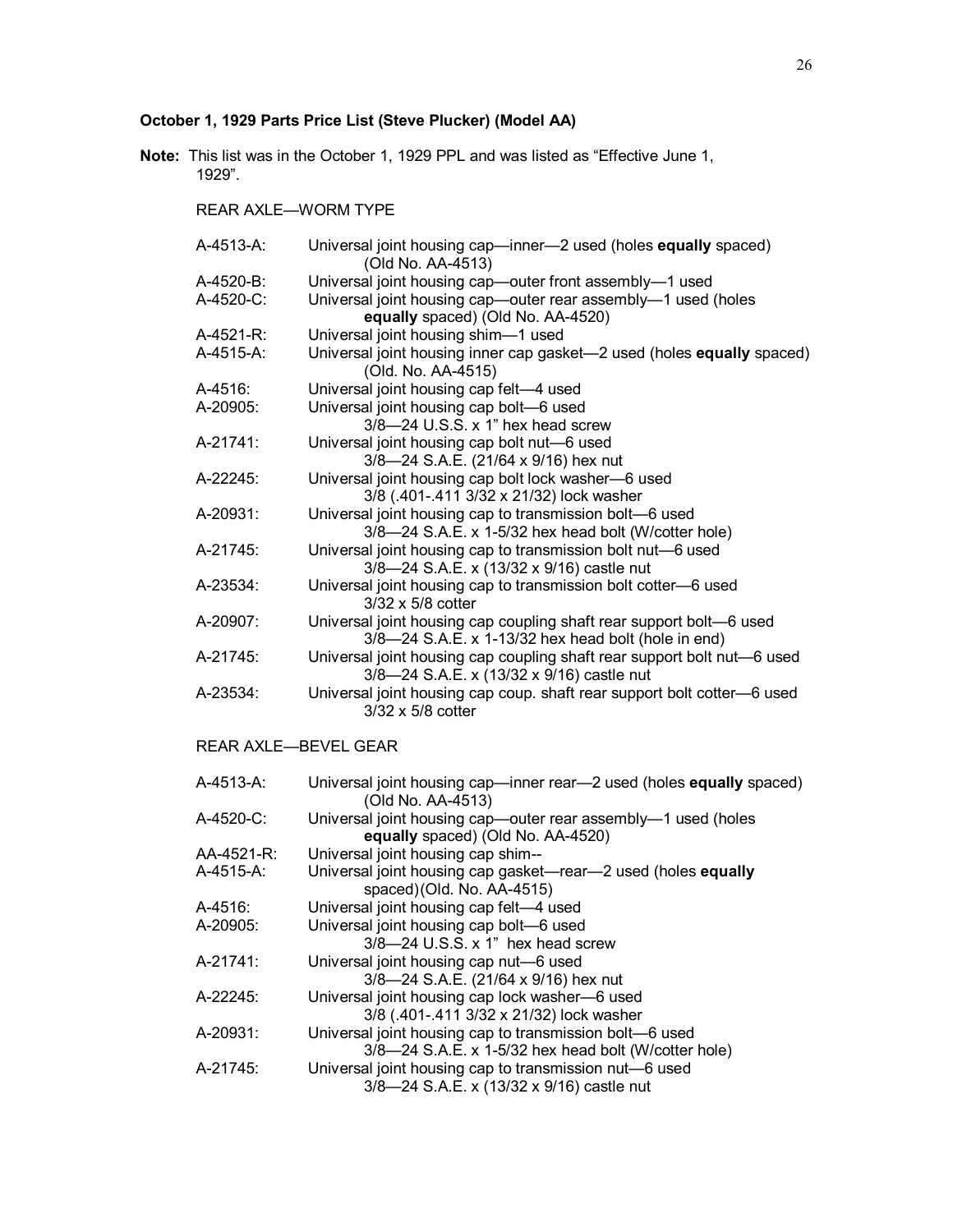| A-23534: | Universal joint housing cap to transmission cotter-6 used           |
|----------|---------------------------------------------------------------------|
|          | $3/32 \times 5/8$ cotter                                            |
| A-20907: | Universal joint housing cap coupling shaft rear support bolt—6 used |
|          | 3/8-24 S.A.E. x 1-13/32 hex head bolt (hole in end)                 |
| A-21745: | Universal joint housing cap coupling shaft rear support nut-6 used  |
|          | 3/8-24 S.A.E. x (13/32 x 9/16) castle nut                           |
| A-23534: | Universal joint housing cap coup. shaft rear support cotter-6 used  |
|          | $3/32 \times 5/8$ cotter                                            |

## **October 7, 1929 Indianapolis Ford Service Letter**

A-7085, The Transmission main shaft bearing retainer has been redesigned. This can be used on both the old and new type transmission cases. This subject is covered in detail in the September issue of the Service Bulletin.

**Note:** This was brought forth with Release # 13297, June 22, 1929 about 110 days earlier.

## **December 1, 1929 Parts Price List (Steve Plucker) (Model A)**

| A-4513-A:  | Universal joint housing cap—inner (holes equally spaced)<br>(Old No. AA-4513)                             |
|------------|-----------------------------------------------------------------------------------------------------------|
| A-4513-BR: | Universal joint housing cap-inner (holes unequally spaced)                                                |
| A-4515-A:  | Universal joint housing gasket-2 used (holes equally spaced)<br>(Old No. AA-4515)                         |
| A-4515-BR: | Universal joint housing gasket-2 used (holes unequally spaced)                                            |
| A-4516:    | Universal joint housing cap felt-1 used                                                                   |
| A-4520-C:  | Universal joint housing cap—outer (assembly) (holes equally spaced)<br>(Old No. AA-4520)                  |
| A-4520-BR: | Universal joint housing cap—outer assembly (holes unequally spaced)                                       |
| A-7085-A:  | Transmission main shaft bearing retainer (holes equally spaced with<br>5/16 inch thick flanges)           |
| A-7085-BR: | Transmission main shaft bearing retainer (holes unequally spaced with<br>$\frac{1}{4}$ inch thin flanges) |
| A-20905:   | Universal joint housing cap bolt-2 used                                                                   |
|            | 3/8-24 U.S.S. x 1" hex head screw                                                                         |
| A-21741:   | Universal joint housing cap bolt nut-2 used                                                               |
|            | 3/8-24 S.A.E. (21/64 x 9/16) hex nut                                                                      |
| A-22245:   | Universal joint housing cap bolt lock washer-2 used                                                       |
|            | 3/8 (.401-.411 3/32 x 21/32) lock washer                                                                  |
| A-20953:   | Universal joint housing cap to transmission bolt-6 used                                                   |
|            | 3/8-24 N.F. 2 x 17/32 hex head bolt (W/cotter hole)*                                                      |
|            | should be 3/8-24 x 1-7/32 hex head bolt (W/cotter hole)                                                   |
| A-21745:   | Universal joint housing cap to transmission bolt nut-6 used                                               |
|            | 3/8-S.A.E. (13/32 x 9/16) castle nut                                                                      |
| A-23534:   | Universal joint housing cap to transmission bolt cotter-6 used<br>$3/32 \times 5/8$ cotter                |

*\*The bolt size was a mistake in the Parts Price List*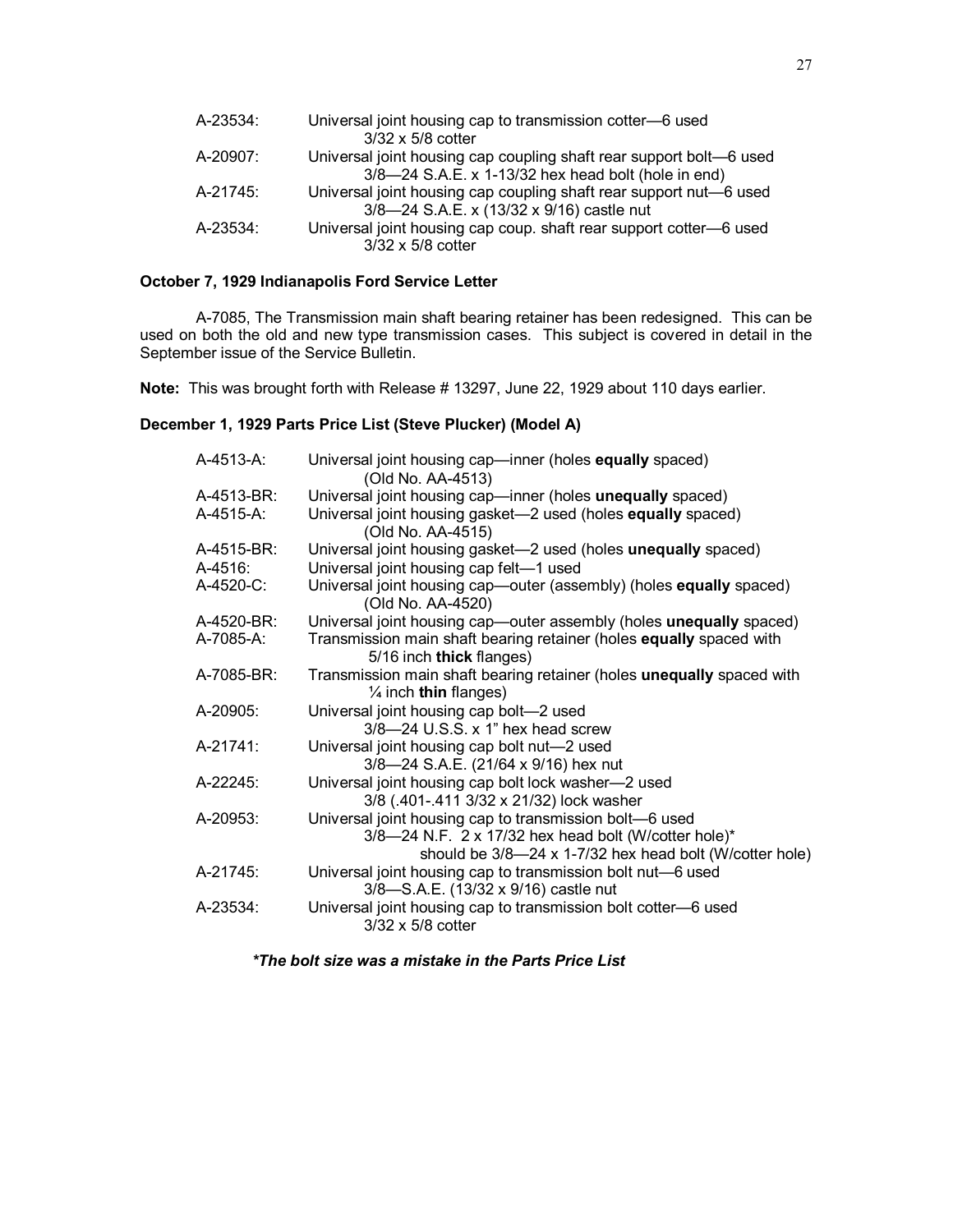# **December 1, 1929 Parts Price List (Steve Plucker) (Model AA)**

REAR AXLE—WORM TYPE

| A-4513-A:            | Universal joint housing cap-inner-2 used (holes equally spaced)<br>(Old No. AA-4513)               |
|----------------------|----------------------------------------------------------------------------------------------------|
| A-4520-B:            | Universal joint housing cap-outer front assembly-1 used                                            |
| A-4520-C:            | Universal joint housing cap-outer rear assembly-1 used (holes<br>equally spaced) (Old No. AA-4520) |
| A-4521-R:            | Universal joint housing shim-1 used                                                                |
| A-4515-A:            | Universal joint housing inner cap gasket-2 used (holes equally spaced)                             |
|                      | (Old. No. AA-4515)                                                                                 |
| A-4516:              | Universal joint housing cap felt-4 used                                                            |
| A-20905:             | Universal joint housing cap bolt-6 used                                                            |
|                      | $3/8$ -24 U.S.S. x 1" hex head screw                                                               |
| A-21741:             | Universal joint housing cap bolt nut-6 used                                                        |
|                      | 3/8-24 S.A.E. (21/64 x 9/16) hex nut                                                               |
| A-22245:             | Universal joint housing cap bolt lock washer-6 used                                                |
|                      | 3/8 (.401-.411 3/32 x 21/32) lock washer                                                           |
| A-20931:             | Universal joint housing cap to transmission bolt-6 used                                            |
|                      | 3/8-24 S.A.E. x 1-5/32 hex head bolt (W/cotter hole)                                               |
| A-21745:             | Universal joint housing cap to transmission bolt nut-6 used                                        |
|                      | 3/8-24 S.A.E. x (13/32 x 9/16) castle nut                                                          |
|                      |                                                                                                    |
| A-23534:             | Universal joint housing cap to transmission bolt cotter-6 used                                     |
|                      | 3/32 x 5/8 cotter                                                                                  |
| A-20907:             | Universal joint housing cap coupling shaft rear support bolt-6 used                                |
|                      | 3/8-24 S.A.E. x 1-13/32 hex head bolt (hole in end)                                                |
| A-21745:             | Universal joint housing cap coupling shaft rear support bolt nut-6 used                            |
|                      | 3/8-24 S.A.E. x (13/32 x 9/16) castle nut                                                          |
| A-23534:             | Universal joint housing cap coup. shaft rear support bolt cotter-6 used                            |
|                      | 3/32 x 5/8 cotter                                                                                  |
| REAR AXLE-BEVEL GEAR |                                                                                                    |
|                      |                                                                                                    |
| A-4513-A:            | Universal joint housing cap—inner rear—2 used (holes equally spaced)                               |
|                      | (Old No. AA-4513)                                                                                  |
| A-4520-C:            | Universal joint housing cap-outer rear assembly-1 used (holes                                      |
|                      | equally spaced) (Old No. AA-4520)                                                                  |
| AA-4521-R:           | Universal joint housing cap shim--                                                                 |
| A-4515-A:            | Universal joint housing cap gasket-rear-2 used (holes equally                                      |
|                      | spaced)(Old. No. AA-4515)                                                                          |
| A-4516:              | Universal joint housing cap felt-4 used                                                            |
| A-20905:             | Universal joint housing cap bolt-6 used                                                            |
|                      | 3/8-24 U.S.S. x 1" hex head screw                                                                  |
| A-21741:             | Universal joint housing cap nut-6 used                                                             |
|                      | 3/8-24 S.A.E. (21/64 x 9/16) hex nut                                                               |
| A-22245:             | Universal joint housing cap lock washer-6 used                                                     |
|                      | 3/8 (.401-.411 3/32 x 21/32) lock washer                                                           |
| A-20931:             | Universal joint housing cap to transmission bolt-6 used                                            |
|                      | 3/8-24 S.A.E. x 1-5/32 hex head bolt (W/cotter hole)                                               |
| A-21745:             | Universal joint housing cap to transmission nut-6 used                                             |
|                      | 3/8-24 S.A.E. x (13/32 x 9/16) castle nut                                                          |
| A-23534:             | Universal joint housing cap to transmission cotter-6 used                                          |
|                      | 3/32 x 5/8 cotter                                                                                  |
| A-20907:             | Universal joint housing cap coupling shaft rear support bolt-6 used                                |
|                      |                                                                                                    |
|                      | 3/8-24 S.A.E. x 1-13/32 hex head bolt (hole in end)                                                |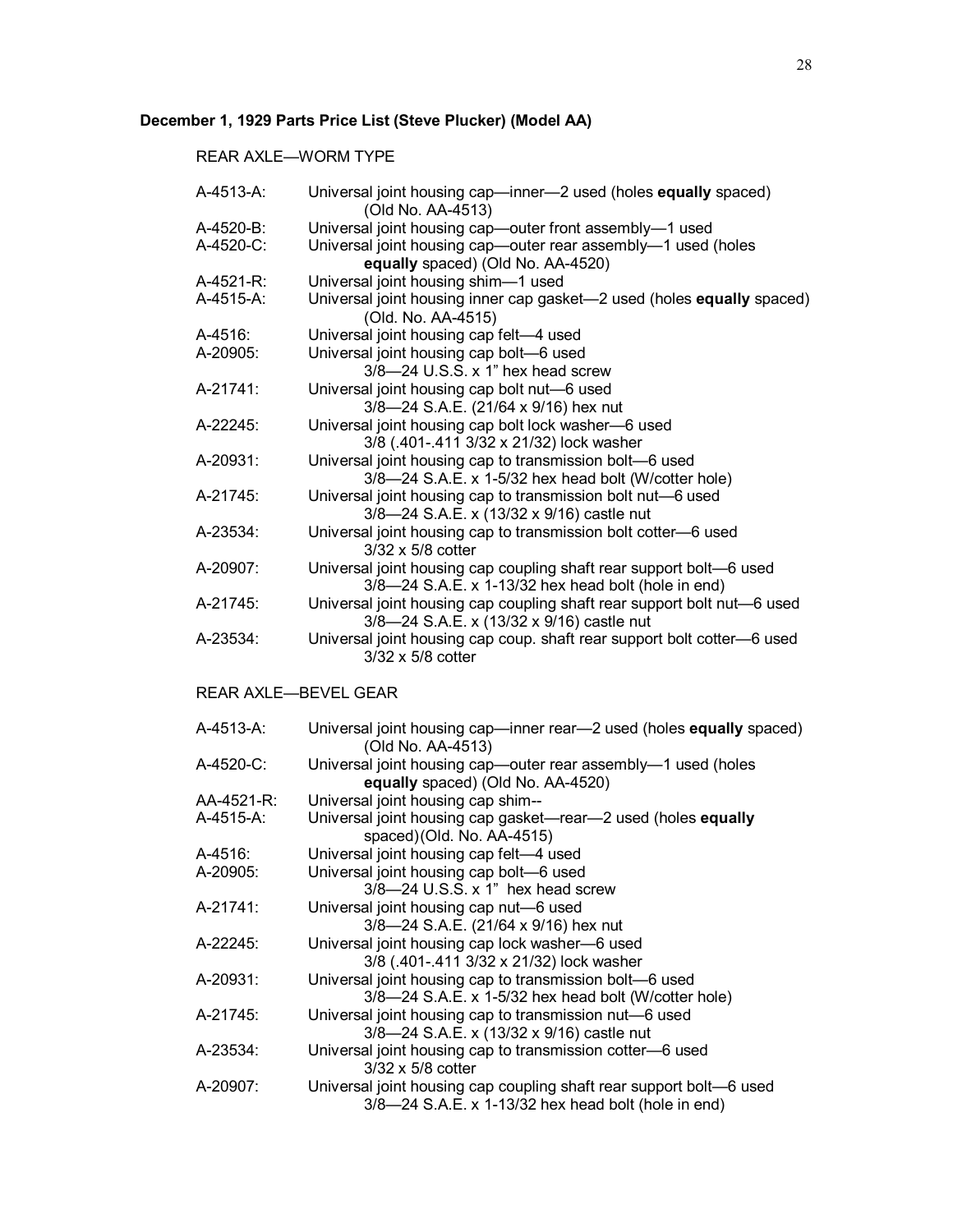| A-21745: | Universal joint housing cap coupling shaft rear support nut—6 used |
|----------|--------------------------------------------------------------------|
|          | 3/8-24 S.A.E. x (13/32 x 9/16) castle nut                          |
| A-23534: | Universal joint housing cap coup. shaft rear support cotter-6 used |
|          | $3/32 \times 5/8$ cotter                                           |

## **April 21, 1930: Release # 12326 (Supplement # 3 of March 18, 1929)**

A-20931-S1: Universal joint housing cap to transmission bolt

Obsolete. Replaced by A-20953 when using A-20953 for repairs on jobs with forged transmission main shaft bearing retainer. Use lock washer A-22257-S2 under nut.

## **October 20, 1930 Parts Price List (Steve Plucker) (Model A)**

| A-4513-A:  | Universal joint housing cap—inner (holes equally spaced)<br>(Old No. AA-4513)                               |
|------------|-------------------------------------------------------------------------------------------------------------|
| A-4513-BR: | Universal joint housing cap-inner (holes unequally spaced)*                                                 |
| A-4515-A:  | Universal joint housing gasket-2 used (holes equally spaced)<br>(Old No. AA-4515)                           |
| A-4515-BR: | Universal joint housing gasket-2 used (holes unequally spaced)                                              |
| $A-4516$ : | Universal joint housing cap felt-1 used                                                                     |
| A-4520-C:  | Universal joint housing cap—outer assembly (holes equally spaced)<br>(Old No. AA-4520)                      |
| A-4520-BR: | Universal joint housing cap—outer assembly (holes unequally spaced)*                                        |
| A-7085-A:  | Transmission main shaft bearing retainer (holes equally spaced with<br>5/16 inch thick flanges)             |
| A-7085-BR: | Transmission main shaft bearing retainer (holes unequally spaced with<br>$\frac{1}{4}$ inch thin flanges)   |
| A-20905:   | Universal joint housing cap bolt-2 used<br>3/8-24 U.S.S. x 1" hex head screw                                |
| A-21741:   | Universal joint housing cap bolt nut-2 used<br>3/8-24 S.A.E. (21/64 x 9/16) hex nut                         |
| A-22245:   | Universal joint housing cap bolt lock washer-2 used<br>3/8 (.401-.411 3/32 x 21/32) lock washer             |
| A-20953:   | Universal joint housing cap to transmission bolt-6 used<br>$3/8$ —24 x 1-7/32 hex head bolt (W/cotter hole) |
| A-21745:   | Universal joint housing cap to transmission bolt nut-6 used<br>3/8-S.A.E. (13/32 x 9/16) castle nut         |
| A-23534:   | Universal joint housing cap to transmission bolt cotter-6 used<br>$3/32 \times 5/8$ cotter                  |
|            | *When used to replace bolt 1-5/32" long, also use 1                                                         |

A-22257-S2 3/8 (1/16 x 41/64) lock washer

# **October 20, 1930 Parts Price List (Steve Plucker) (Model AA)**

|                         | REAR AXLE-WORM TYPE (1928-1929)                                                                                                                               |
|-------------------------|---------------------------------------------------------------------------------------------------------------------------------------------------------------|
| A-4513-A:               | Universal joint housing cap—inner—2 used (holes equally spaced)<br>(Old No. AA-4513)                                                                          |
| A-4520-BR:<br>A-4520-C: | Universal joint housing cap—outer front assembly—1 used<br>Universal joint housing cap—outer rear assembly—1 used (holes<br>equally spaced) (Old No. AA-4520) |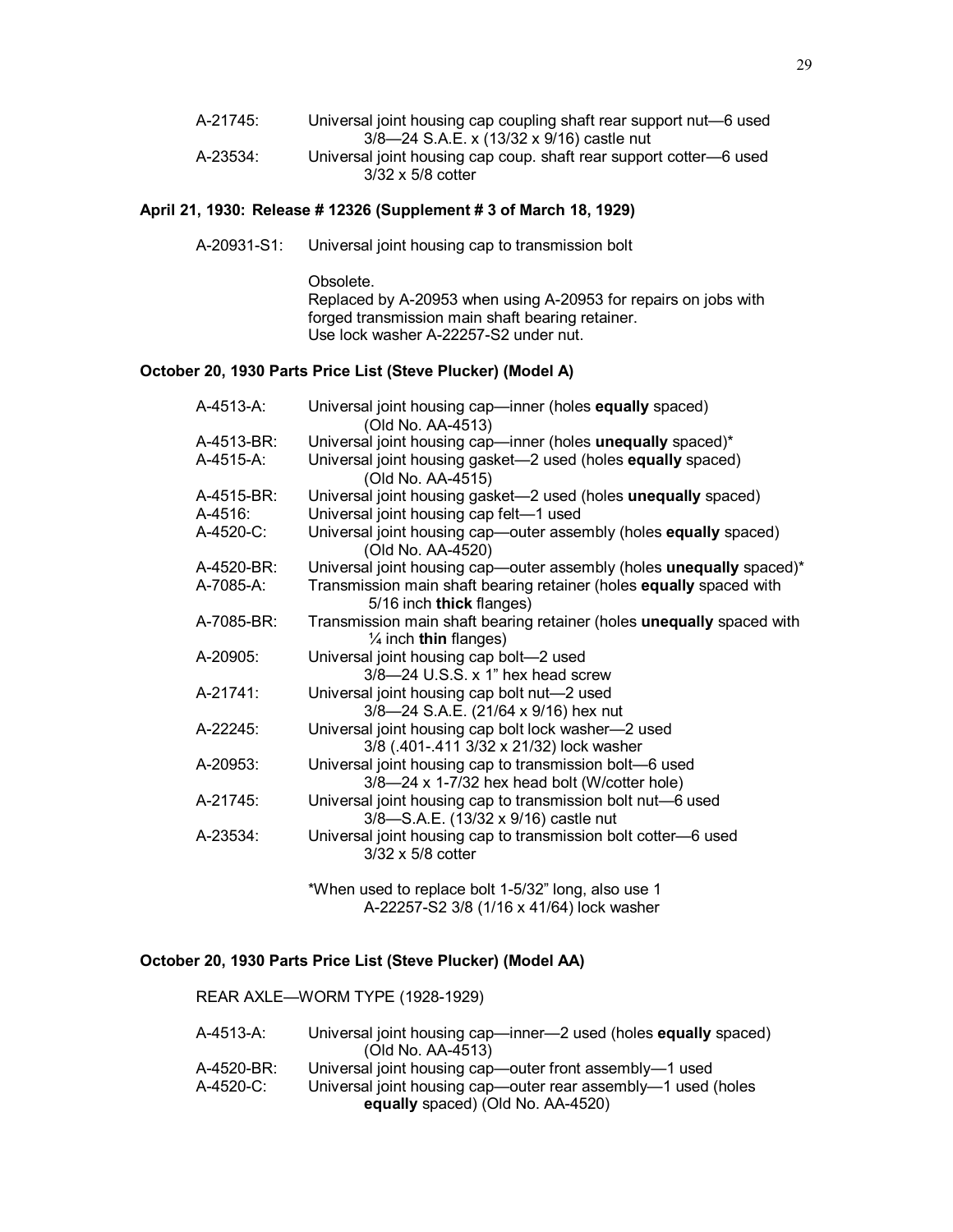| A-4521-AR:                  | Universal joint housing shim-1 used                                                                           |  |
|-----------------------------|---------------------------------------------------------------------------------------------------------------|--|
| A-4515-A:                   | Universal joint housing inner cap gasket-2 used (holes equally spaced)<br>(Old. No. AA-4515)                  |  |
| A-4516:                     | Universal joint housing cap felt-4 used                                                                       |  |
| A-20905:                    | Universal joint housing cap bolt-6 used                                                                       |  |
|                             | $3/8 - 24 \times 1$ " hex head bolt                                                                           |  |
| A-21741-S8:                 | Universal joint housing cap bolt nut-6 used                                                                   |  |
|                             | 3/8-24 (21/64 x 9/16) hex nut                                                                                 |  |
| A-22245:                    | Universal joint housing cap bolt lock washer-6 used<br>3/8 (.401-.411) (3/32 x 21/32) lock washer             |  |
| A-20931:                    | Universal joint housing cap to transmission bolt-6 used                                                       |  |
|                             | 3/8-24 x 1-5/32 hex head bolt (W/cotter hole)                                                                 |  |
| A-21745:                    | Universal joint housing cap to transmission bolt nut-6 used                                                   |  |
|                             | 3/8-24 x (13/32 x 9/16) castle nut                                                                            |  |
| A-23534:                    | Universal joint housing cap to transmission bolt cotter-6 used<br>3/32 x 5/8 cotter                           |  |
| A-20907:                    | Universal joint housing cap coupling shaft rear support bolt-6 used                                           |  |
|                             | $3/8$ -24 x 1-15/32 hex head bolt (hole in end)                                                               |  |
| A-21745:                    | Universal joint housing cap coupling shaft rear support bolt nut-6 used<br>3/8-24 x (13/32 x 9/16) castle nut |  |
| A-23534:                    | Universal joint housing cap coup. shaft rear support bolt cotter-6 used                                       |  |
|                             | 3/32 x 5/8 cotter                                                                                             |  |
|                             |                                                                                                               |  |
|                             | REAR AXLE-BEVEL GEAR (1928-1929)                                                                              |  |
| A-4513-A:                   | Universal joint housing cap—inner rear—2 used (holes equally spaced)<br>(Old No. AA-4513)                     |  |
| A-4520-C:                   | Universal joint housing cap-outer rear assembly-1 used (holes<br>equally spaced) (Old No. AA-4520)            |  |
| AA-4521-R:                  | Universal joint housing cap shim--                                                                            |  |
| A-4515-A:                   | Universal joint housing cap gasket-rear-2 used (holes equally                                                 |  |
|                             | spaced)(Old. No. AA-4515)                                                                                     |  |
| A-4516:                     | Universal joint housing cap felt-4 used                                                                       |  |
| A-20905:                    | Universal joint housing cap bolt-6 used                                                                       |  |
|                             | $3/8 - 24 \times 1$ " hex head bolt                                                                           |  |
| A-21741-S8:                 | Universal joint housing cap nut-6 used                                                                        |  |
|                             | 3/8-24 (21/64 x 9/16) hex nut                                                                                 |  |
| A-22245:                    | Universal joint housing cap lock washer-6 used                                                                |  |
|                             | 3/8 (.401-.411) (3/32 x 21/32) lock washer                                                                    |  |
| A-20953:                    | Universal joint housing cap to transmission bolt-6 used                                                       |  |
|                             | $3/8$ —24 x 1-7/32 hex head bolt (W/cotter hole)                                                              |  |
| A-21745:                    | Universal joint housing cap to transmission nut-6 used                                                        |  |
|                             | 3/8-24 x (13/32 x 9/16) castle nut<br>Universal joint housing cap to transmission cotter-6 used               |  |
| A-23534:                    | 3/32 x 5/8 cotter                                                                                             |  |
| A-20907:                    | Universal joint housing cap coupling shaft rear support bolt-6 used                                           |  |
|                             | $3/8$ -24 x 1-15/32 hex head bolt (hole in end)                                                               |  |
| A-21745:                    | Universal joint housing cap coupling shaft rear support nut-6 used                                            |  |
|                             | 3/8-24 x (13/32 x 9/16) castle nut                                                                            |  |
| A-23534:                    | Universal joint housing cap coup. shaft rear support cotter-6 used                                            |  |
|                             | 3/32 x 5/8 cotter                                                                                             |  |
|                             |                                                                                                               |  |
| REAR AXLE-BEVEL GEAR (1930) |                                                                                                               |  |
|                             |                                                                                                               |  |

A-4513-A: Universal joint housing cap—inner rear—1 used (holes **equally** spaced) (Old No. AA-4513)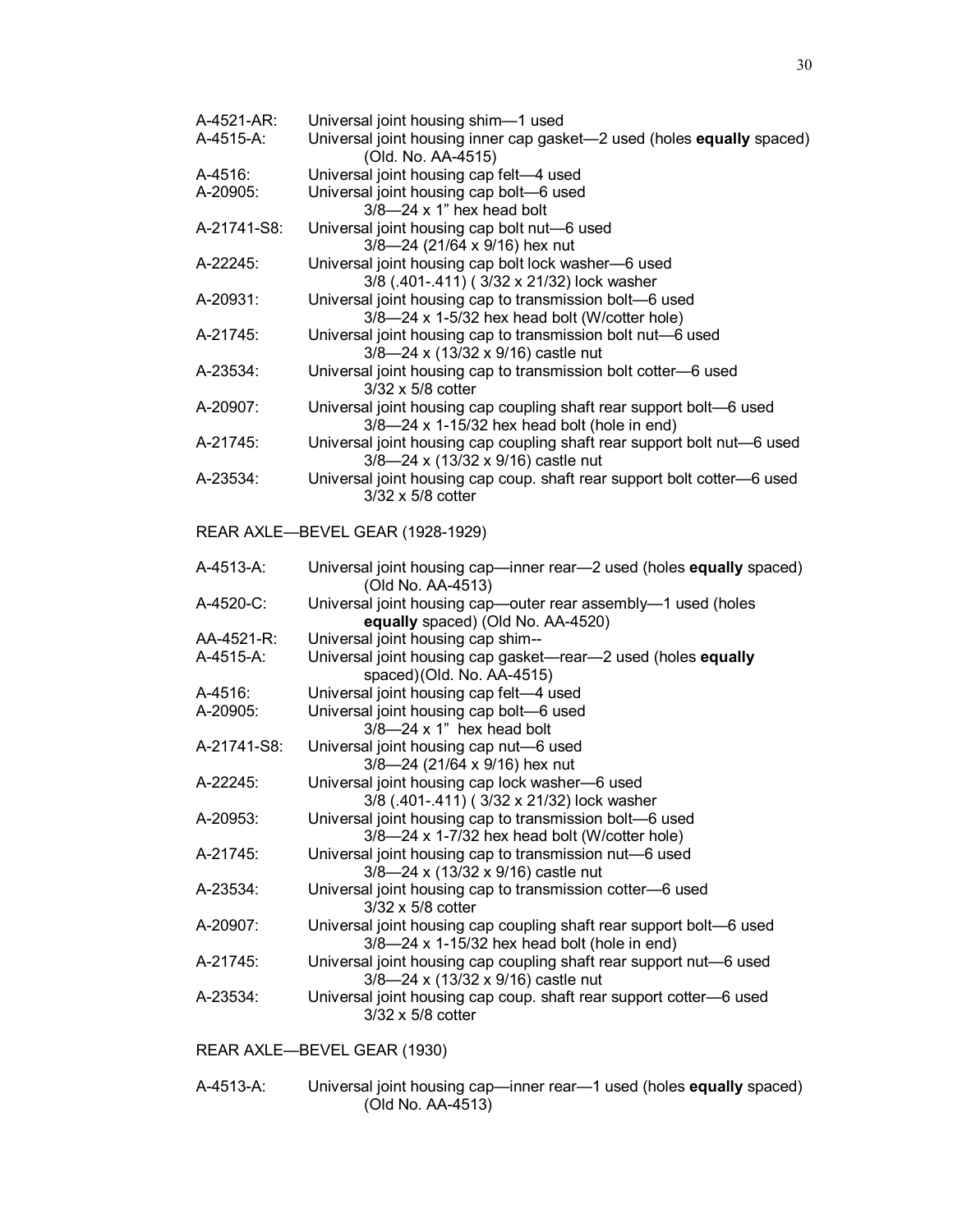| A-4520-C: | Universal joint housing cap-outer rear assembly-1 used (holes |
|-----------|---------------------------------------------------------------|
|           | equally spaced) (Old No. AA-4520)                             |
| A-4515-A: | Universal joint housing cap gasket—rear—2 used (holes equally |
|           | spaced)(Old. No. AA-4515)                                     |
| A-4516:   | Universal joint housing cap felt-2 used                       |
| A-20963:  | Universal joint housing cap bolt-rear-6 used                  |
|           | 3/8-24 x 1-1/2 hex. head bolt (with cotter hole)              |
| A-20907:  | Universal joint housing cap coupling shaft bolt—6 used        |
|           | $3/8$ —24 x 1-15/32 hex head bolt (hole in end)               |
| A-21745:  | Universal joint housing cap coupling shaft nut-6 used         |
|           | 3/8-24 x (13/32 x 9/16) castle nut                            |
| A-23534:  | Universal joint housing cap coupling shaft cotter-6 used      |
|           | 3/32 x 5/8 cotter                                             |

## **July 1, 1931 Parts Price List (Steve Plucker) (Model A)**

| A-4513-A:  | Universal joint housing cap-inner (holes equally spaced)<br>(Old No. AA-4513)                              |
|------------|------------------------------------------------------------------------------------------------------------|
| A-4513-BR: | Universal joint housing cap—inner (holes unequally spaced)                                                 |
| A-4515-A:  | Universal joint housing gasket-2 used (holes equally spaced)<br>(Old No. AA-4515)                          |
| A-4515-BR: | Universal joint housing gasket-2 used (holes unequally spaced)                                             |
| $A-4516$ : | Universal joint housing cap felt-1 used                                                                    |
| A-4520-C:  | Universal joint housing cap-outer assembly (holes equally spaced)<br>(Old No. AA-4520)                     |
| A-4520-BR: | Universal joint housing cap-outer assembly (holes unequally spaced)                                        |
| A-7085-A:  | Transmission main shaft bearing retainer (holes equally spaced with<br>5/16 inch thick flanges)            |
| A-7085-BR: | Transmission main shaft bearing retainer (holes unequally spaced with<br>$\frac{1}{4}$ inch thin flanges)  |
| A-20905:   | Universal joint housing cap bolt-2 used<br>$3/8$ -24 U.S.S. x 1" hex head bolt                             |
| A-21741:   | Universal joint housing cap bolt nut-2 used<br>3/8-24 (21/64 x 9/16) hex nut                               |
| A-22245:   | Universal joint housing cap bolt lock washer-2 used<br>3/8 (.401-.411) (3/32 x 21/32) lock washer          |
| A-20953:   | Universal joint housing cap to transmission bolt-6 used<br>3/8-24 x 1-7/32 hex head bolt (W/cotter hole)** |
| A-21745:   | Universal joint housing cap to transmission bolt nut-6 used<br>3/8-24 (13/32 x 9/16) castle nut            |
| A-23534:   | Universal joint housing cap to transmission bolt cotter-6 used<br>$3/32 \times 5/8$ cotter                 |
|            | **When used to replace bolt 1-5/32" long, also use 1                                                       |

A-22257-S2 3/8 (1/16 x 41/64) lock washer

# **July 1, 1931 Parts Price List (Steve Plucker) (Model AA)**

REAR AXLE—WORM TYPE (1928-1929) A-4513-A: Universal joint housing cap—inner—1 used (holes **equally** spaced) (Old No. AA-4513) A-4520-BR: Universal joint housing cap—outer front assembly—1 used<br>A-4520-C: Universal joint housing cap—outer rear assembly—1 used ( Universal joint housing cap—outer rear assembly—1 used (holes **equally** spaced) (Old No. AA-4520)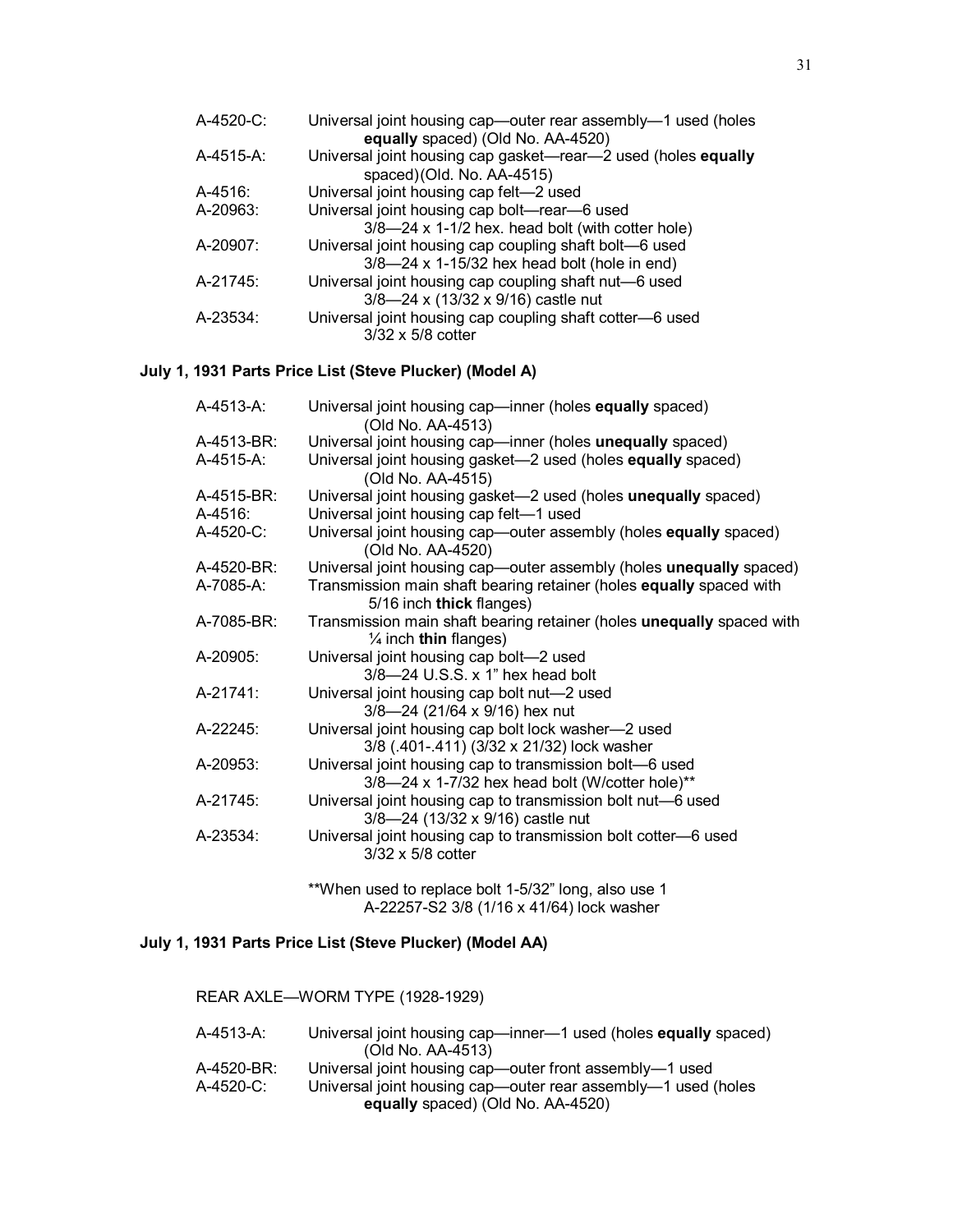| A-4521-AR:  | Universal joint housing shim-1 used                                     |
|-------------|-------------------------------------------------------------------------|
| A-4515-A:   | Universal joint housing inner cap gasket-2 used (holes equally spaced)  |
|             | (Old. No. AA-4515)                                                      |
| A-4516:     | Universal joint housing cap felt-4 used                                 |
| A-20905:    | Universal joint housing cap bolt-6 used                                 |
|             | $3/8 - 24 \times 1$ " hex head bolt                                     |
| A-21741-S8: | Universal joint housing cap bolt nut-6 used                             |
|             | 3/8-24 (21/64 x 9/16) hex nut                                           |
| A-22245:    | Universal joint housing cap bolt lock washer-6 used                     |
|             | 3/8 (.401-.411) (3/32 x 21/32) lock washer                              |
| A-20931:    | Universal joint housing cap to transmission bolt-6 used                 |
|             | $3/8$ —24 x 1-5/32 hex head bolt (W/cotter hole)                        |
| A-21745:    | Universal joint housing cap to transmission bolt nut-6 used             |
|             | $3/8$ -24 x (13/32 x 9/16) castle nut                                   |
| A-23534:    | Universal joint housing cap to transmission bolt cotter-6 used          |
|             | $3/32 \times 5/8$ cotter                                                |
| A-20907:    | Universal joint housing cap coupling shaft rear support bolt—6 used     |
|             | $3/8$ —24 x 1-15/32 hex head bolt (hole in end)                         |
| A-21745:    | Universal joint housing cap coupling shaft rear support bolt nut—6 used |
|             | $3/8$ -24 x (13/32 x 9/16) castle nut                                   |
| A-23534:    | Universal joint housing cap coup. shaft rear support bolt cotter-6 used |
|             | 3/32 X 5/8 cotter                                                       |

# REAR AXLE—BEVEL GEAR (1928-1929)

| A-4513-A:   | Universal joint housing cap—inner rear—2 used (holes equally spaced)<br>(Old No. AA-4513) |
|-------------|-------------------------------------------------------------------------------------------|
| A-4520-C:   | Universal joint housing cap—outer rear assembly—1 used (holes                             |
|             | equally spaced) (Old No. AA-4520)                                                         |
| AA-4521-R:  | Universal joint housing cap shim--                                                        |
| A-4515-A:   | Universal joint housing cap gasket-rear-2 used (holes equally                             |
|             | spaced)(Old. No. AA-4515)                                                                 |
| A-4516:     | Universal joint housing cap felt-4 used                                                   |
| A-20905:    | Universal joint housing cap bolt-6 used                                                   |
|             | $3/8$ -24 x 1" hex head bolt                                                              |
| A-21741-S8: | Universal joint housing cap nut-6 used                                                    |
|             | 3/8-24 (21/64 x 9/16) hex nut                                                             |
| A-22245:    | Universal joint housing cap lock washer-6 used                                            |
|             | 3/8 (.401-.411) (3/32 x 21/32) lock washer                                                |
| A-20953:    | Universal joint housing cap to transmission bolt-6 used                                   |
|             | $3/8$ —24 x 1-7/32 hex head bolt (W/cotter hole)                                          |
| A-21745:    | Universal joint housing cap to transmission nut-6 used                                    |
|             | 3/8-24 x (13/32 x 9/16) castle nut                                                        |
| A-23534:    | Universal joint housing cap to transmission cotter-6 used                                 |
|             | $3/32 \times 5/8$ cotter                                                                  |
| A-20907:    | Universal joint housing cap coupling shaft rear support bolt-6 used                       |
|             | $3/8$ —24 x 1-13/32 hex head bolt (hole in end)                                           |
| A-21745:    | Universal joint housing cap coupling shaft rear support nut-6 used                        |
|             | $3/8$ -24 x (13/32 x 9/16) castle nut                                                     |
| A-23534:    | Universal joint housing cap coup. shaft rear support cotter-6 used                        |
|             | $3/32 \times 5/8$ cotter                                                                  |